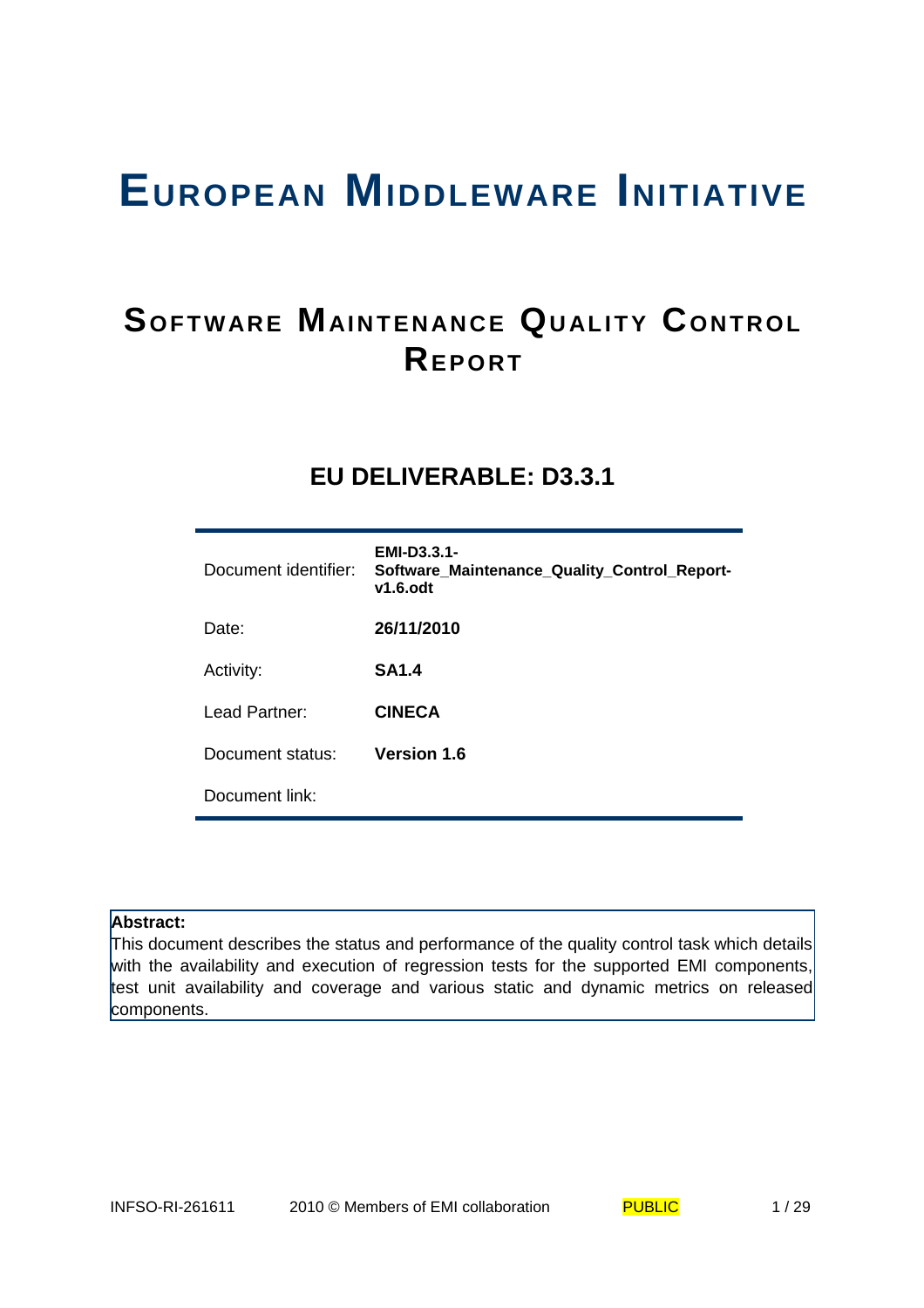*Doc. Identifier:* **EMI-D3.3.1-Software\_Maintenance\_Quality\_Control\_Report-v1.6.odt** *Date:* **26/11/2010**

#### **Copyright notice:**

Copyright (c) Members of the EMI Collaboration. 2010.

See http://www.eu-emi.eu/about/Partners/ for details on the copyright holders.

EMI ("European Middleware Initiative") is a project partially funded by the European Commission. For more information on the project, its partners and contributors please see http://www.eu-emi.eu.

This document is released under the Open Access license. You are permitted to copy and distribute verbatim copies of this document containing this copyright notice, but modifying this document is not allowed. You are permitted to copy this document in whole or in part into other documents if you attach the following reference to the copied elements: "Copyright (C) 2010. Members of the EMI Collaboration. http://www.eu-emi.eu ".

The information contained in this document represents the views of EMI as of the date they are published. EMI does not guarantee that any information contained herein is error-free, or up to date.

EMI MAKES NO WARRANTIES, EXPRESS, IMPLIED, OR STATUTORY, BY PUBLISHING THIS DOCUMENT.

EMI RI-261611 © Members of the EMI collaboration PUBLIC 2 / 29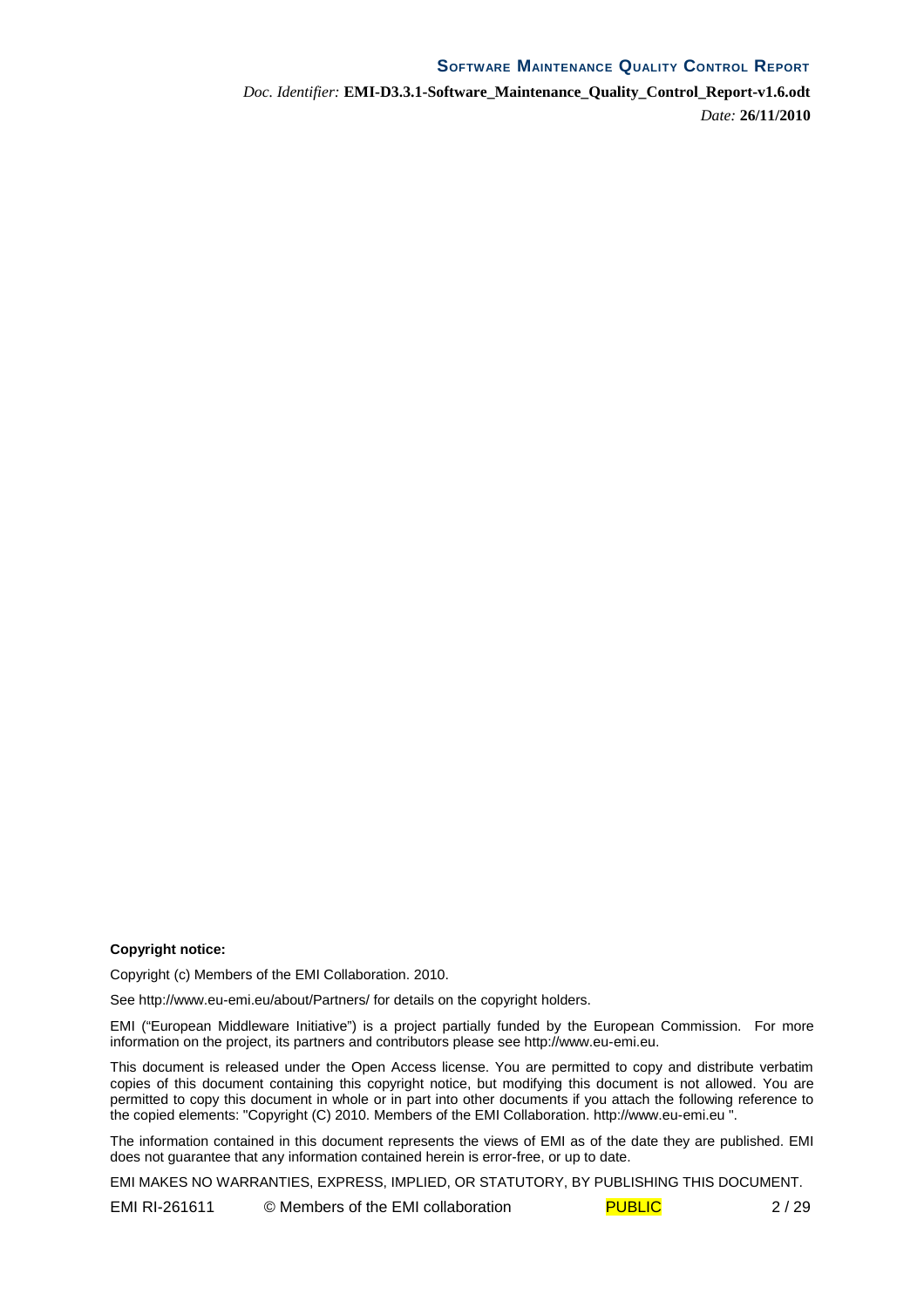## **SOFTWARE MAINTENANCE QUALITY CONTROL REPORT** *Doc. Identifier:* **EMI-D3.3.1-Software\_Maintenance\_Quality\_Control\_Report-v1.6.odt** *Date:* **26/11/2010**

## **Delivery Slip**

|                    | <b>Name</b>                               | <b>Partner /</b><br><b>Activity</b> | Date       | <b>Signature</b> |
|--------------------|-------------------------------------------|-------------------------------------|------------|------------------|
| From               | Giuseppe Fiameni                          | CINECA/SA1.4                        | 09/24/2010 |                  |
| <b>Reviewed by</b> | Maria Alandes<br>Pradillo/Shiraz<br>Memon |                                     |            |                  |
| <b>Approved by</b> |                                           |                                     |            |                  |

## **Document Log**

| <b>Issue</b>   | Date       | <b>Comment</b>                                       | <b>Author / Partner</b>    |
|----------------|------------|------------------------------------------------------|----------------------------|
| 1              | 30/12/1899 | First draft                                          | Giuseppe<br>Fiameni/CINECA |
| $\overline{2}$ | 30/12/1899 | First release                                        | Giuseppe<br>Fiameni/CINECA |
| 3              | 30/12/1899 | Release 1.4                                          | Giuseppe<br>Fiameni/CINECA |
| $\overline{4}$ | 17/11/2010 | Release 1.5<br>Changes according to official reviews | Giuseppe<br>Fiameni/CINECA |
| 5              | 23/11/2010 | Release 1.6<br>Changes according to PMO review       | Giuseppe<br>Fiameni/CINECA |

## **Document Change Record**

| <b>Issue</b> | Item | <b>Reason for Change</b> |
|--------------|------|--------------------------|
| 1            |      |                          |
| 2            |      |                          |
| 3            |      |                          |
|              |      |                          |
|              |      |                          |
|              |      |                          |
|              |      |                          |
|              |      |                          |
|              |      |                          |

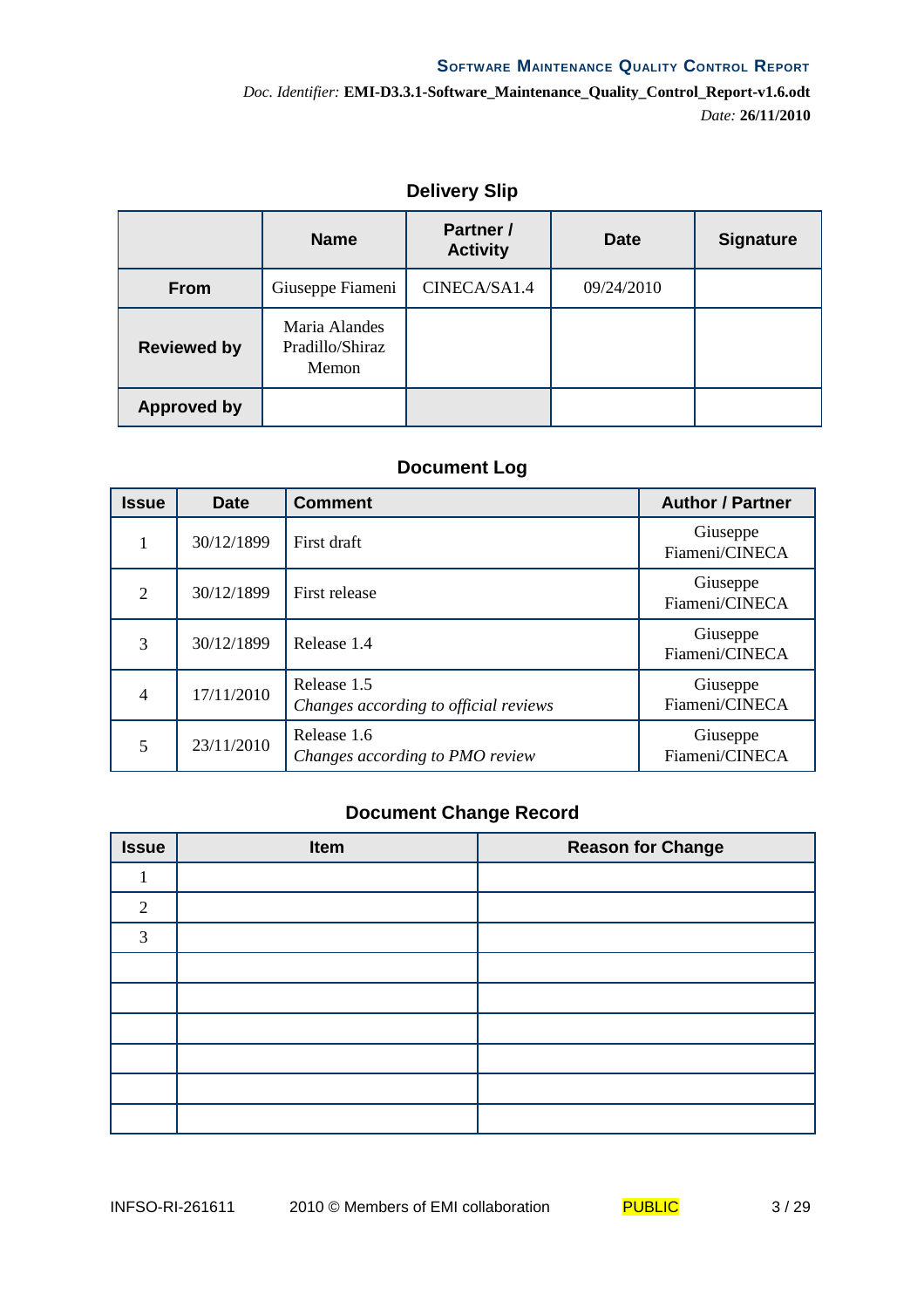*Doc. Identifier:* **EMI-D3.3.1-Software\_Maintenance\_Quality\_Control\_Report-v1.6.odt** *Date:* **26/11/2010**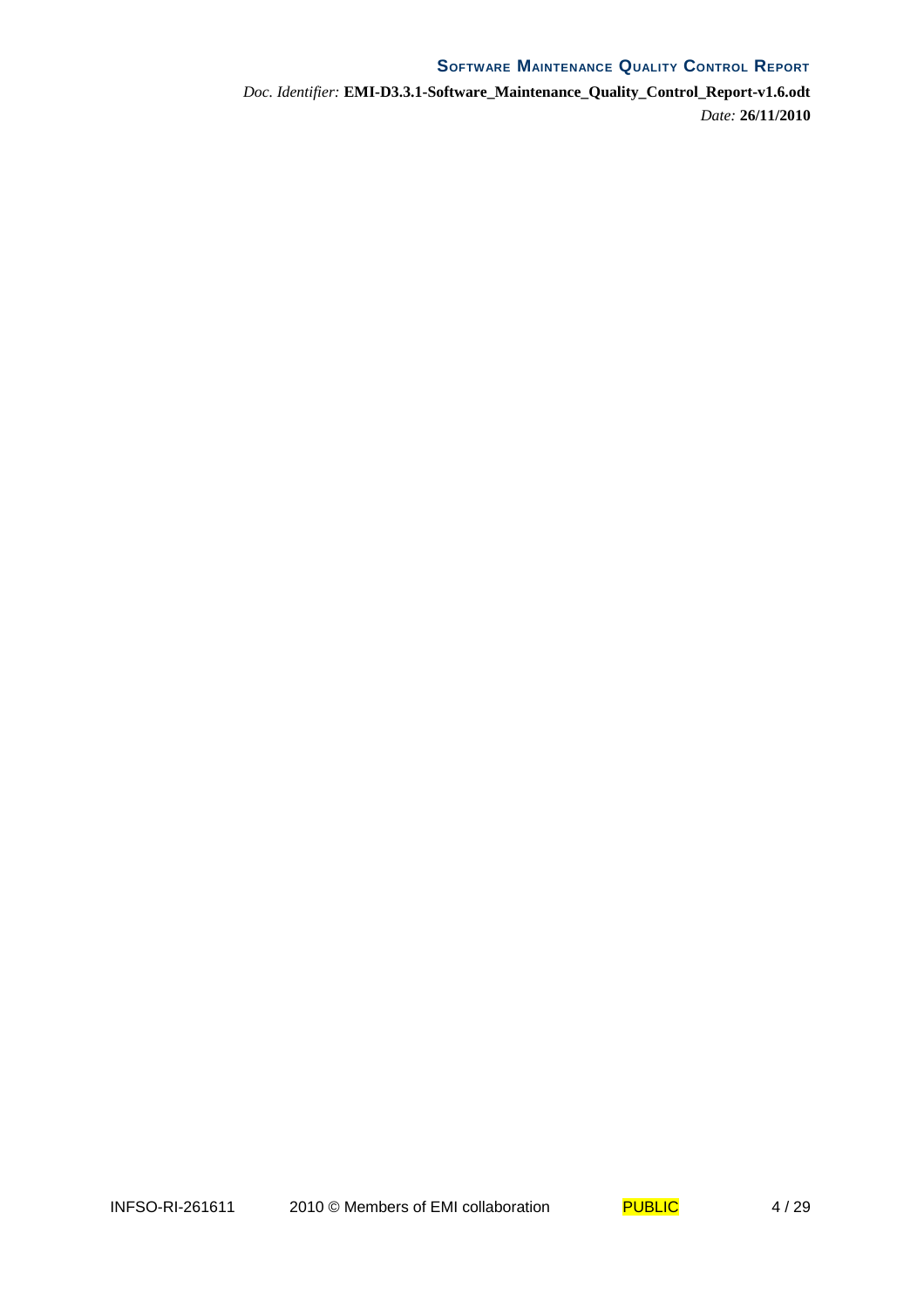## SOFTWARE MAINTENANCE QUALITY CONTROL REPORT Doc. Identifier: EMI-D3.3.1-Software\_Maintenance\_Quality\_Control\_Report-v1.6.odt Date: 26/11/2010

## **TABLE OF CONTENTS**

## **Table of Contents**

| Input 21 |  |
|----------|--|
|          |  |
| Input 27 |  |
|          |  |
|          |  |
|          |  |
|          |  |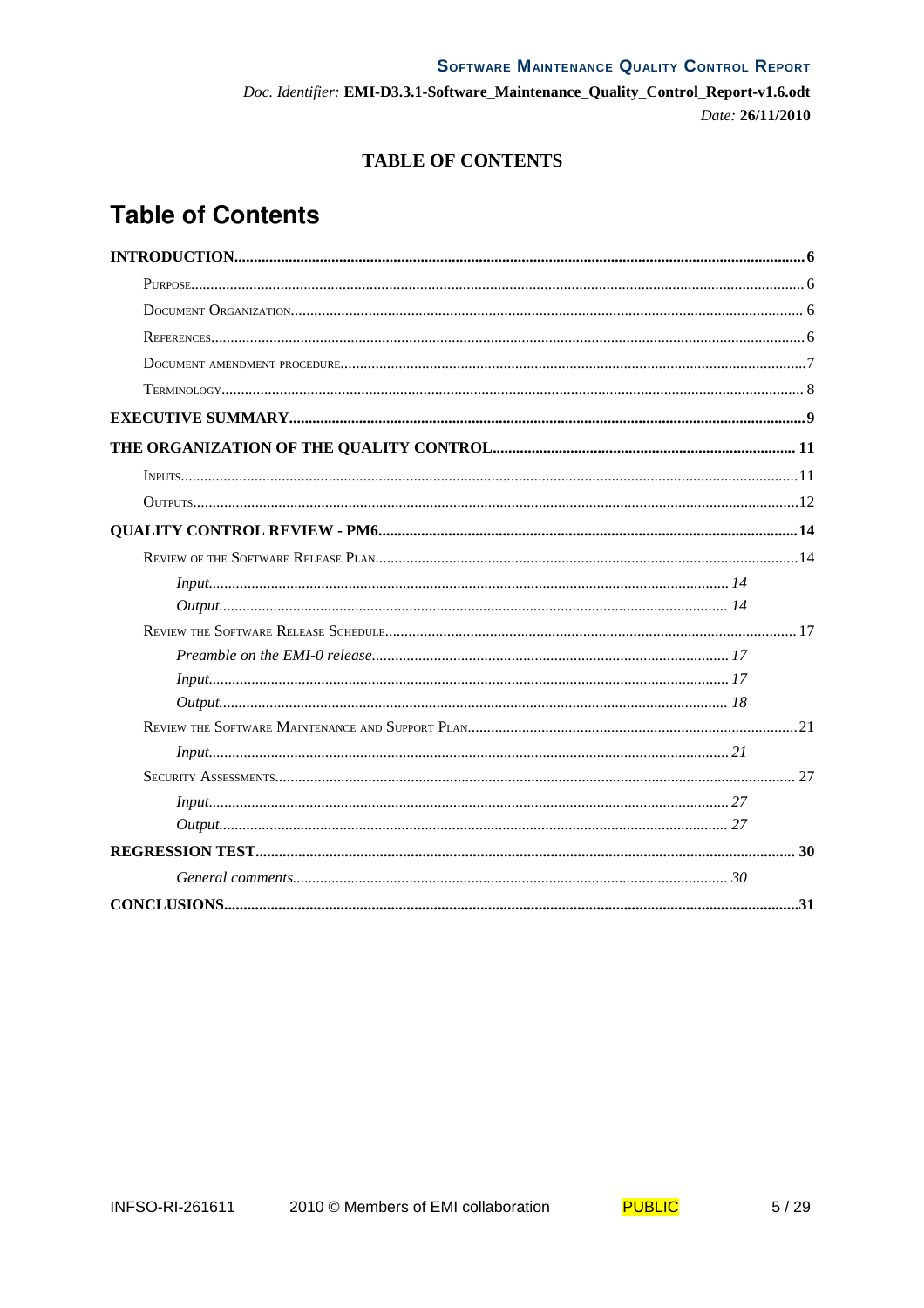## **1. INTRODUCTION**

## **1.1. PURPOSE**

Quality Control (QC) verifies the application of Quality Assurance (QA) processes and procedures and, through the execution of periodic reviews, reports and measures the status and the performance of the SA1 work. This document report the results of the Quality Control activity performed at PM6. It includes an aggregated view of quality check results and performance measurements, and highlights which changes might be considered to correct anomaly or nonconformity discovered during the control process. The list of change requests is submitted to the QA team that, on the base of project's priorities, determines which of them it is necessary to apply and which not.

## **1.2. DOCUMENT ORGANIZATION**

The document is organized as follows:

- Chapter 1 and 2 are the Introduction and the Executive Summary respectively;
- Chapter 3 presents the organization of the Quality Control activity and the interaction with the Quality Assurance;
- Chapter 4 reports the results of the Quality Review scheduled for PM6;
- Chapter 5 describes the status of the Regression Tests;
- Chapter 6 reports the conclusions of the work.

## **1.3. REFERENCES**

| $R1$           | <b>Quality Assurance Plan, https://twiki.cern.ch/twiki/bin/view/EMI/DeliverableDSA21</b> |
|----------------|------------------------------------------------------------------------------------------|
| R <sub>2</sub> | <b>Quality Assurance Metrics</b> , https://twiki.cern.ch/twiki/bin/view/EMI/TSA23        |
| R3             | <b>Quality Assurance Wiki Page</b> , https://twiki.cern.ch/twiki/bin/view/EMI/SQAP       |
| R <sub>4</sub> | <b>Software Release Schedule</b> , https://twiki.cern.ch/twiki/bin/view/EMI/TSA13#EMI_0  |
| R <sub>5</sub> | Software Release Plan, https://twiki.cern.ch/twiki/bin/view/EMI/DeliverableDSA12         |
| R <sub>6</sub> | <b>Software Maintenance and Support Plan,</b>                                            |
|                | https://twiki.cern.ch/twiki/bin/view/EMI/DeliverableDSA11                                |
| R7             | <b>Technical Development Plan,</b>                                                       |
|                | https://twiki.cern.ch/twiki/bin/view/EMI/DeliverableDNA131                               |
| R <sub>8</sub> | <b>Release Management Wiki Page</b> , https://twiki.cern.ch/twiki/bin/view/EMI/TSA13     |
| R9             | <b>Configuration and Integration guidelines,</b>                                         |
|                | https://twiki.cern.ch/twiki/bin/view/EMI/EmiSa2ConfigurationIntegrationGuidelines        |
| <b>R10</b>     | Certification and testing guidelines,                                                    |
|                | <b>BURNER</b>                                                                            |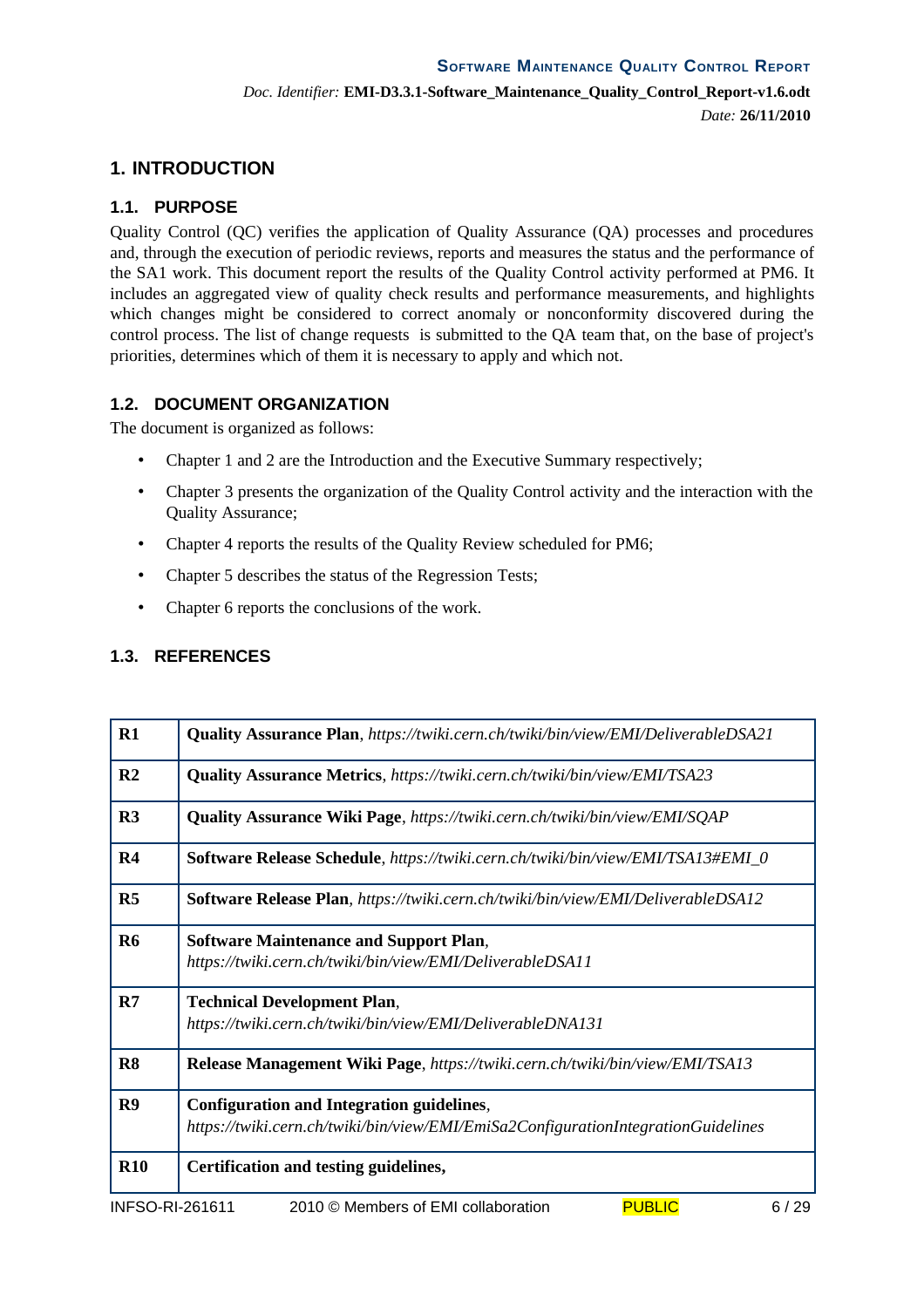## *Doc. Identifier:* **EMI-D3.3.1-Software\_Maintenance\_Quality\_Control\_Report-v1.6.odt** *Date:* **26/11/2010**

|            | https://twiki.cern.ch/twiki/bin/view/EMI/EmiSa2CertTestGuidelines                                                                                                                           |
|------------|---------------------------------------------------------------------------------------------------------------------------------------------------------------------------------------------|
| <b>R11</b> | Change management guidelines,<br>https://twiki.cern.ch/twiki/bin/view/EMI/EmiSa2ChangeManagementGuidelines                                                                                  |
| <b>R12</b> | <b>DSA2.2.1 - QA Tools Documentation,</b><br>https://twiki.cern.ch/twiki/bin/view/EMI/DeliverableDSA221                                                                                     |
| <b>R13</b> | <b>Software Verification and Validation Template,</b><br>https://twiki.cern.ch/twiki/bin/view/EMI/SoftwareVerAndValTemplate                                                                 |
| <b>R14</b> | Quality Control Report PM6, https://twiki.cern.ch/twiki/bin/view/EMI/SA1QCPM6                                                                                                               |
| R15        | <b>Software Quality Assurance Plan Documentation,</b><br>https://twiki.cern.ch/twiki/bin/view/EMI/SQAP#SQAP_Documentation                                                                   |
| <b>R16</b> | Firs Principles Vulnerability Assessment, http://www.cs.wisc.edu/mist/VA.pdf                                                                                                                |
| <b>R17</b> | <b>Review of the Software Release Plan,</b><br>https://twiki.cern.ch/twiki/bin/view/EMI/SA1QCRSRP                                                                                           |
| <b>R18</b> | <b>Review of the Software Release Schedule,</b><br>https://twiki.cern.ch/twiki/bin/view/EMI/SA1QCRSRS                                                                                       |
| <b>R19</b> | Review of the Software Maintenance and Support Plan,<br>https://twiki.cern.ch/twiki/bin/view/EMI/SA1QCRSMSP                                                                                 |
| R20        | <b>Review of the Security Assessments,</b><br>https://twiki.cern.ch/twiki/bin/view/EMI/SA1QCRSA                                                                                             |
| R21        | Consejo Superior de Investigaciones Cientificas, http://www.csic.es                                                                                                                         |
| <b>R22</b> | First principles vulnerability assessment, Proceedings of the 2010 ACM workshop on<br>Cloud computing security workshop, James A. Kupsch, Barton P. Miller, Elisa Heymann,<br>Eduardo César |
| <b>R23</b> | SA1 Quality Control Wiki Page, https://twiki.cern.ch/twiki/bin/view/EMI/TSA14                                                                                                               |

## **1.4. DOCUMENT AMENDMENT PROCEDURE**

This document can be amended by the authors further to any feedback from other teams or people. Minor changes, such as spelling corrections, content formatting or minor text re-organisation not affecting the content and meaning of the document can be applied by the authors without peer review. Other changes must be submitted to peer review and to the EMI PEB for approval.

When the document is modified for any reason, its version number shall be incremented accordingly. The document version number shall follow the standard EMI conventions for document versioning. The document shall be maintained in the CERN CDS repository and be made accessible through the OpenAIRE portal.

| INFSO-RI-261611 | 2010 © Members of EMI collaboration | <b>PUBLIC</b> | 7 / 29 |
|-----------------|-------------------------------------|---------------|--------|
|-----------------|-------------------------------------|---------------|--------|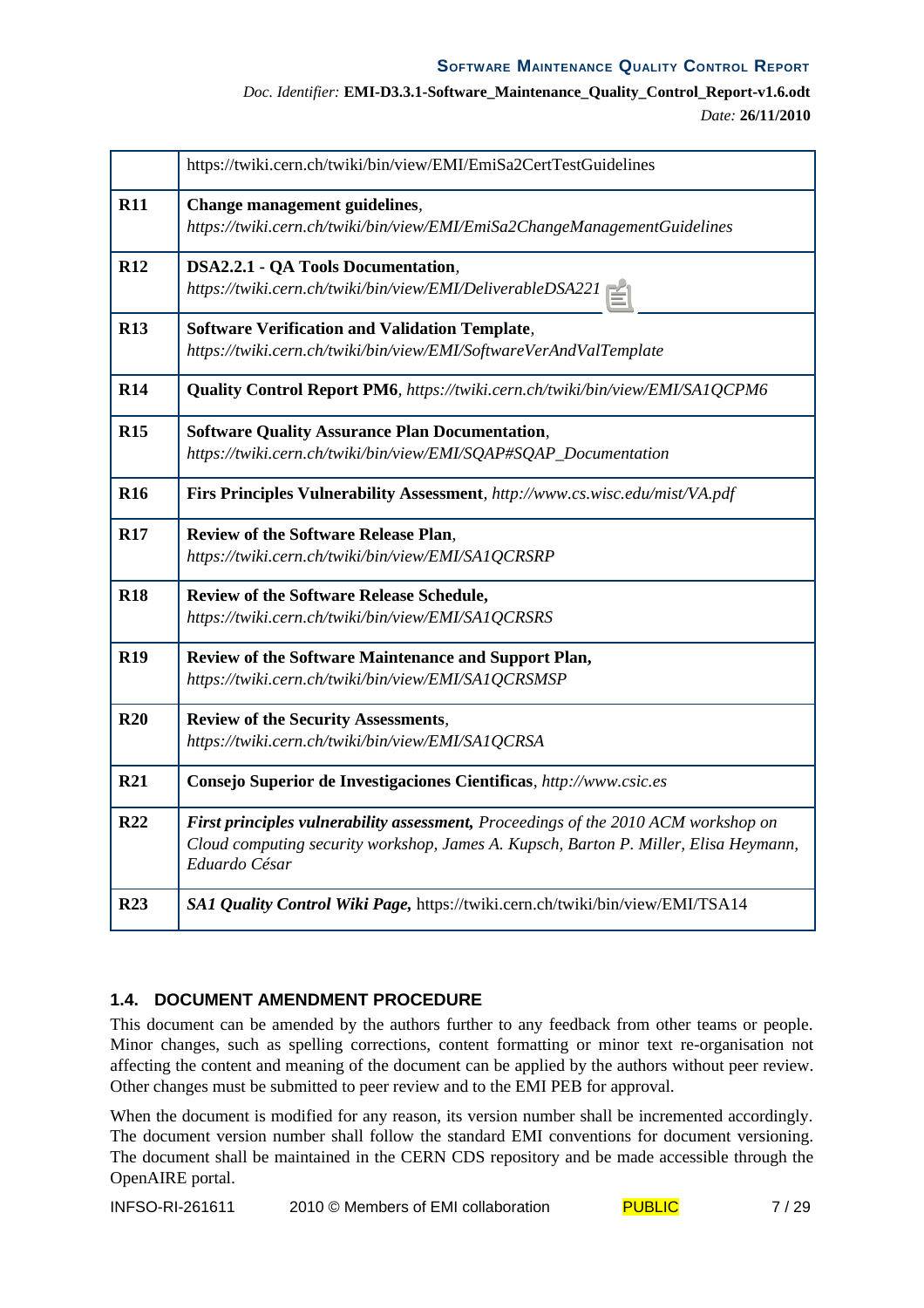## **1.5. TERMINOLOGY**

| <b>ABI</b>      | <b>Application Binary Interface</b>                                    |
|-----------------|------------------------------------------------------------------------|
| <b>ACR</b>      | <b>Approved Change Request</b>                                         |
| <b>API</b>      | <b>Application Programming Interface</b>                               |
| <b>CDS</b>      | <b>CERN Document Server</b>                                            |
| $\mathbf{CG}$   | <b>Change Request</b>                                                  |
| <b>CSIC</b>     | Consejo Superior de Investigaciones Científicas                        |
| <b>DCI</b>      | Distributed Computing Infrastructure                                   |
| <b>DMSU</b>     | Deployed Middleware Support Unit                                       |
| EGI             | European Grid Infrastructure                                           |
| <b>EMT</b>      | <b>Engineering Management Team</b>                                     |
| <b>ETICS</b>    | eInfrastructure for Testing, Integration and Configuration of Software |
| <b>FPVA</b>     | <b>First Principles Vulnerability Assessment</b>                       |
| <b>GGUS</b>     | Global Grid User Support                                               |
| <b>ITIL</b>     | IT Infrastructure Library                                              |
| <b>KPI</b>      | Key Performance Indicator                                              |
| <b>kSLOC</b>    | Kilo Source Lines Of Code                                              |
| <b>MCB</b>      | Middleware Coordination Board                                          |
| <b>NGI</b>      | National Grid Initiative                                               |
| <b>PEB</b>      | Project Executive Board                                                |
| <b>PTB</b>      | Project Technical Board                                                |
| QA              | <b>Quality Assurance</b>                                               |
| $\overline{OC}$ | <b>Quality Control</b>                                                 |
| <b>RfC</b>      | <b>Request for Change</b>                                              |
| <b>SLA</b>      | Service Level Agreement                                                |
| <b>SQAP</b>     | Software Quality Assurance Plan                                        |
| <b>SQC</b>      | <b>Software Quality Control</b>                                        |
| SU              | Support Unit                                                           |
| <b>VC</b>       | <b>Validated Change</b>                                                |

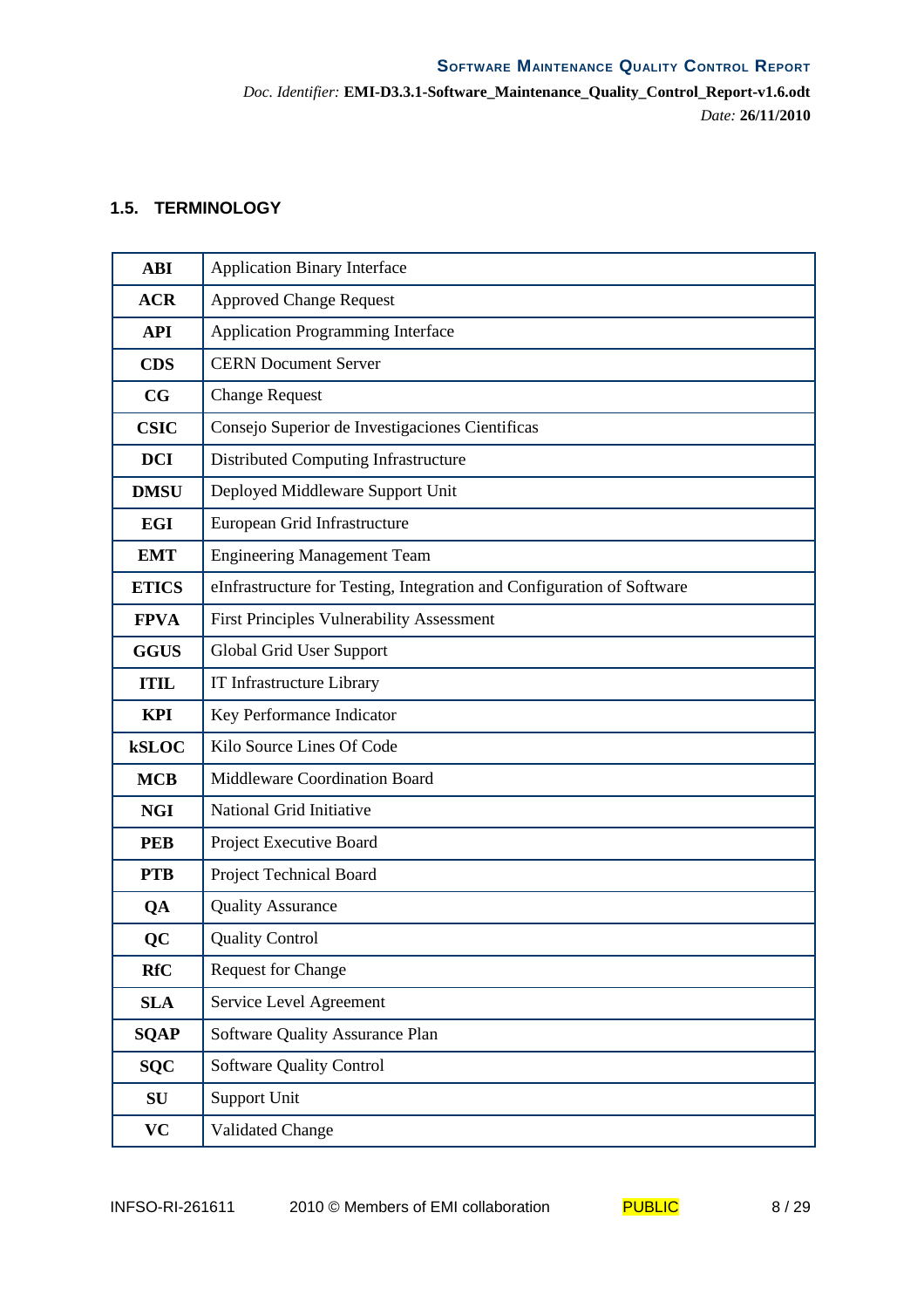## **2. EXECUTIVE SUMMARY**

Performing Quality Control is an activity specifically concerned with the monitoring of work results to see whether they comply with quality standards set out in the SQAP (Software Quality Assurance Plan) defined in SA2 [R1]. Operating throughout the project, its aim is to identify unacceptable or non-conformable results and to inform the QA (Quality Assurance) about their existence so that corrective actions can be undertaken to eliminate, or mitigate, negative impacts on project's outcomes. All EMI components need to satisfy well-defined quality standards before being included in a stable EMI distribution. The adoption of quality standards must be sufficient to guarantee, to a high degree of confidence, that all EMI products (software components, documentation, etcetera) meet the requirements, in term of quality parameters, set by EMI stakeholders.

Basically, the QC task in SA1 is responsible to carry out the following two major activities:

- **perform periodic reviews** that, scheduled every three months, aim to constantly control the performance of the team and collect measurements for evaluating quality metrics using control tools, such as check lists, control lists and metrics set out in the SQAP. The quality reviews are project internal documents made available through the project Wiki [R23]. Further information about the scheduled quality reviews can be found at [R14];
- **elaborate project deliverables** to summarize and further investigate the results of periodic reviews to point out any nonconformity or deviation from quality standards that might became defects in the future.

Besides the execution of quality reviews, the QC task also deals with two further activities: a) the security assessment of EMI software components; b) the verification that no regression is introduced in software releases especially when changes to source code are applied for fixing bugs or defects.

- a) The goal of the Security Assessment activity, which is carried on with the collaboration of CSIC (*Consejo Superior de Investigaciones Cientificas*) [R20], is to ensure and verify that security controls and best practises are introduced and respected during the development of EMI software components. The SQAP requires the creation of a specific plan to describe how the assessment is organized and, to enforce the importance of delivering secure code, defines a quality review to control that all analysis steps defined in the plan have been carried out and that any critical vulnerability or security problem been reported to developers. The plan, which has not been released yet, will found its basis on the FPVA approach (First Principles Vulnerability Assessment) [R21]. FPVA allows to evaluate the security of a system in depth and has shown to be effective in several real systems, finding many serious vulnerabilities. Many of these vulnerabilities reflect common serious mistakes made in distributed services, such as Grid Middlewares. Although the security assessment plan has not been delivered yet, the assessment of some components (i.e. Argus and gLExec) is already in progress and preliminary results will be published soon. Access to security assessment results will be restricted to a specific class of persons inside the project team to avoid the spreading of sensible information.
- b) Regression tests are useful to retest a previously tested program following modification to ensure that faults have not been introduced as a result of the changes made mainly for fixing bugs. The Quality Control task is responsible to verify availability of regression tests for each resolved software bug and to control that they have been executed and documented according to SQAP guidelines [R3].

INFSO-RI-261611 2010 © Members of EMI collaboration  $PUBLIC$  9/29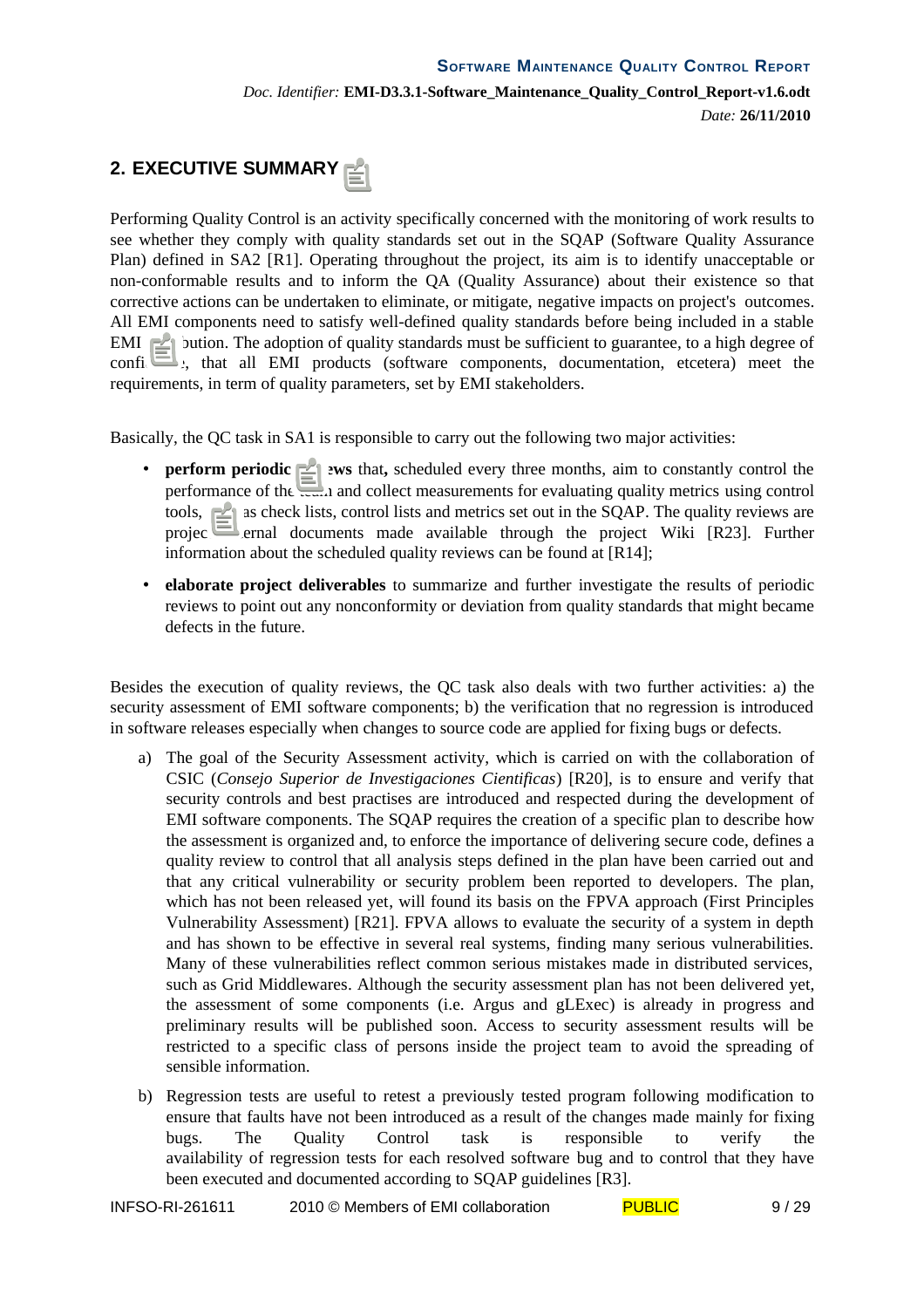## **SOFTWARE MAINTENANCE QUALITY CONTROL REPORT** *Doc. Identifier:* **EMI-D3.3.1-Software\_Maintenance\_Quality\_Control\_Report-v1.6.odt** *Date:* **26/11/2010**

Before delving into details, it is important to underline that, at the time of writing (PM6 – October 2010), since no official EMI distribution has been released yet, the control results are incomplete due to the unavailability of basic information. Nevertheless, the nonconformities and the change requests reported in the following paragraphs are intended to be effective and for each of them a response, according to the change management procedure defined in the SQAP, is expected. The change requests, either corrective or preventive, can contribute to the improvement of project quality and should be recorded in the project's documentation to ensure their traceability.

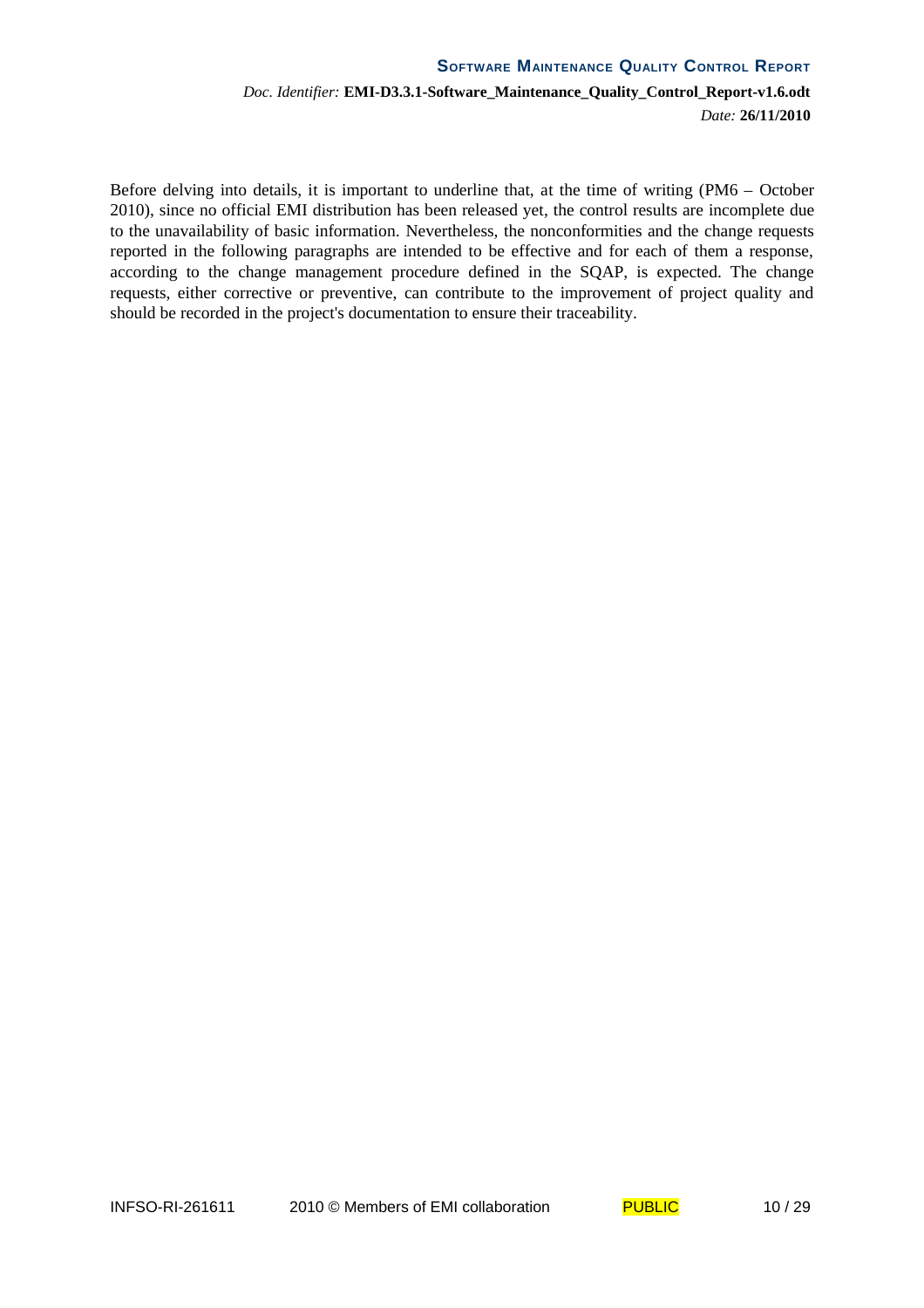## **3. THE ORGANIZATION OF THE QUALITY CONTROL**

The diagram below (Figure 1) describes how the QC and the QA activities interact and how the information flows across them.



**Figure 1: Quality Control Information flow**

## **3.1. INPUTS**

This section presents the list of information pieces that the QC receives as input and that are indispensable to perform quality reviews.

## **Quality Assurance Plan**

The SQAP specifies the procedures, the metrics and the manner according which the EMI project achieves its quality goals in terms of software development.

## **Quality Checklists**

A check-list is a structured tool used to verify whether the required steps in a process have been met. As each step is completed, it is checked off the list. In accordance to the SQAP, the input checklists for the QC in SA1 are:

- Review of the Software Release Plan
- Review the Software Release Schedule
- Review the Software Maintenance and Support Plan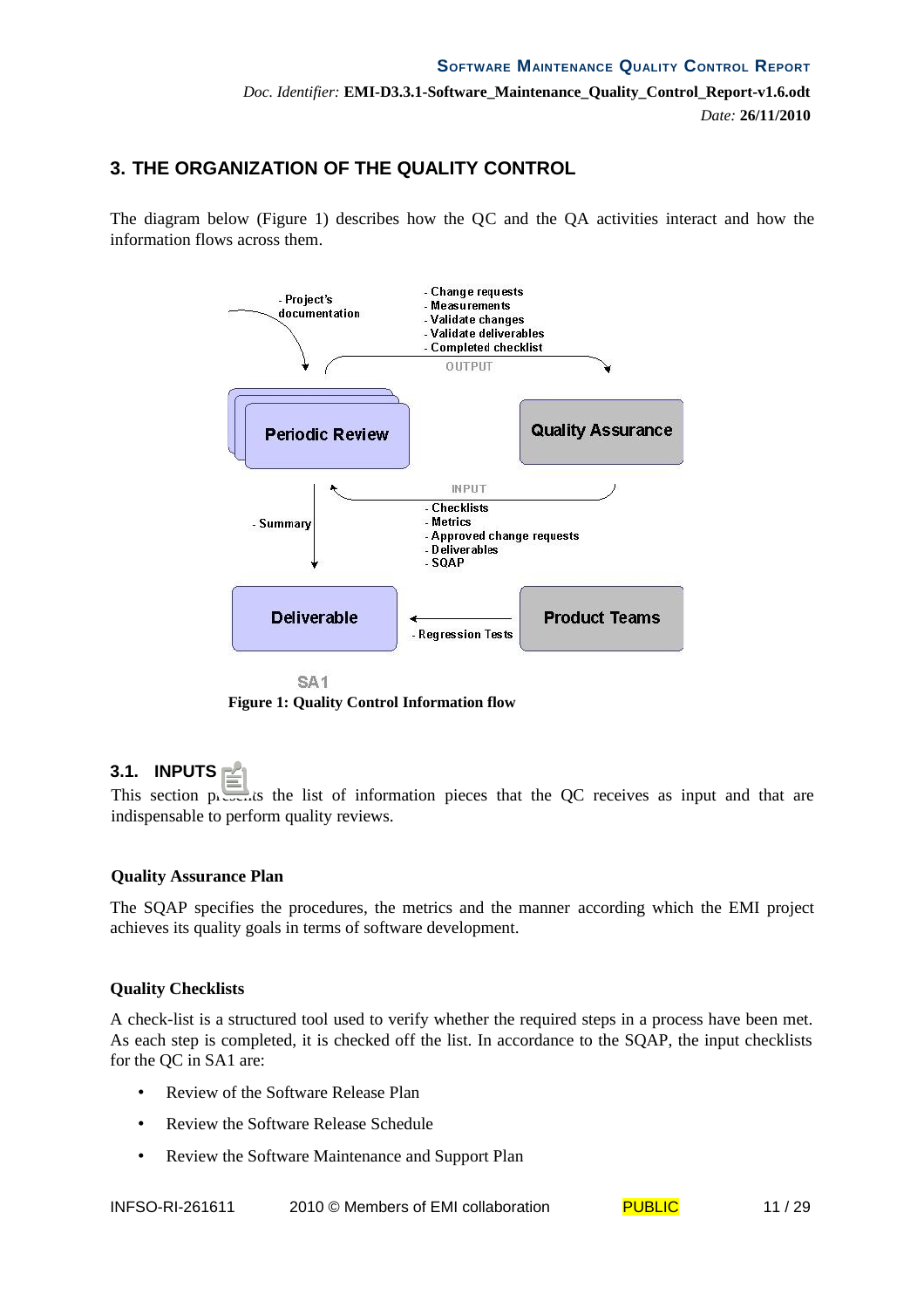*Doc. Identifier:* **EMI-D3.3.1-Software\_Maintenance\_Quality\_Control\_Report-v1.6.odt** *Date:* **26/11/2010**

• Security Assessments

#### **Quality Metrics**

A quality metric is an operational definition that describes, in very specific terms, a project or product attribute and how the QC process will measure it.

The metrics defined for the QC in SA1 are:

- Review of the Software Release Plan
	- *No metric defined for this review*
- Review the Software Release Schedule
	- *Delay on the release schedule (ID: DELAYONTHERELEASE)*
- Review the Software Maintenance and Support Plan
	- *Total user incidents per user month (ID: TOTALUSERINCIDENTS)*
	- *Training and support incident per user month. (ID: TRAININGSUPPORTINCIDENTS)*
	- *Average time to deal with an incident at the 3rd level of user support (ID: AVERAGETIMEFORUSERINCIDENTS)*
- Security Assessments
	- *No metric defined for this review*

#### **Approved Change Requests**

An ACR (Approved Change Request) is a change request submitted by the QC during a previous review that, after having positively reviewed by the QA, has been granted to be applied. The list of ACRs is provided as input to the quality review in order to verify that their implementation is correct and satisfies the quality standards Approved change requests can include modifications to the work methods or to the schedule and come as a result of the change management process led by the QA in collaboration with the PEB.

Since this document refers to the first quality review performed within the SA1, there are no previous approved change requests that require to be verified.

#### **Deliverables**

This is the list of deliverables (i.e. documents, products) that the QC verifies

#### **3.2. OUTPUTS**

This section presents the list of the information pieces that the QC returns to the QA for further elaboration.

#### **Change Requests**

Change requests are recommended corrective or preventive actions for preventing future defects in procedures or products.

| INFSO-RI-261611 | 2010 © Members of EMI collaboration | <b>PUBLIC</b> | 12/29 |
|-----------------|-------------------------------------|---------------|-------|
|-----------------|-------------------------------------|---------------|-------|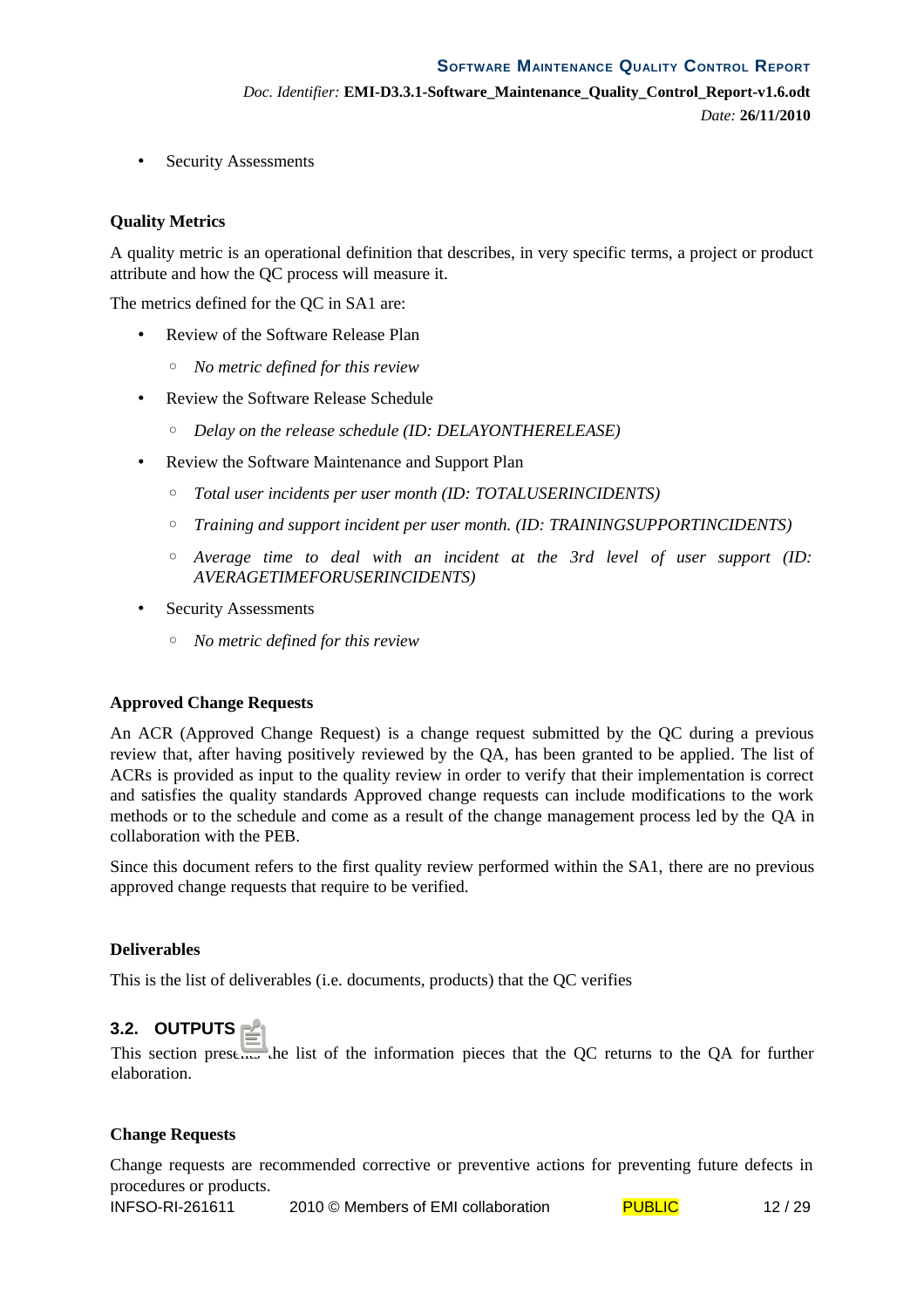#### **Measurements**

Measurements are the documented results of the elaboration of associated quality metrics.

#### **Validated Changes**

Validated changes refer to approved change requests that have been validated with success because their implementation satisfies quality standards. Any changed or repaired procedures or products are once again verified and could be either accepted or rejected before being considered definitive.

#### **Validated Deliverable**

Validated deliverables are deliverables, among those received in input from the QA, that have successfully passed the Quality Control review. By the term deliverable is meant any verifiable product or service that is produced within the project.

#### **Completed Checklists**

Completed checklists are output of the QC activity and become part of the project's documentation.

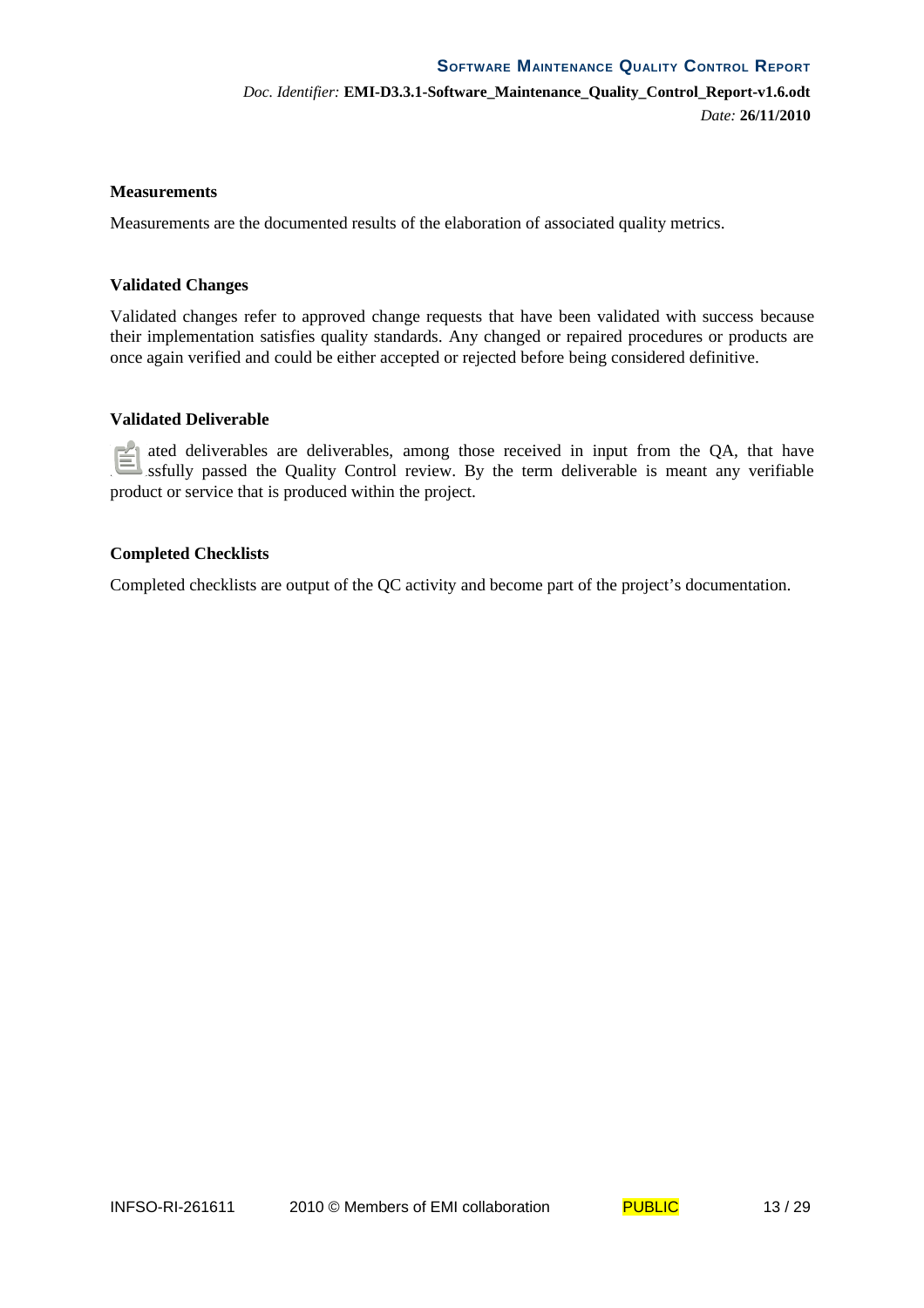## **4. QUALITY CONTROL REVIEW - PM6**

This paragraph presents the results of the first quality control activity for ensuring that SA1 activities comply with project quality standards. In the following, the outcome of each defined review is presented, including the information it receives as input and that it returns to the Quality Assurance as output. In addition, the list of the changes that might help improving the performance of the SA1 work is presented.

## **4.1. REVIEW OF THE SOFTWARE RELEASE PLAN**

The aim of the *Review of the Software Release Plan* [R17] is to check that the software release plan is up to date and that it fully describes the actual release process.

At the time of writing, the Software Release Plan has not been released yet. Its unavailability has caused all the control checks to fail causing the rise of a nonconformity problem.

## **4.1.1 Input**

## **Checklists**

• *Checklist for the Review of the Software Release Plan [R17] .*

#### **Metrics**

• *No metrics defined for this review.*

## **Approved Change Requests**

• *No previous approved changes defined for this review.*

## **Deliverables**

• *Software Release Plan [R5].*

## **4.1.2 Output**

#### **Completed Checklist**

| <b>Check</b><br><b>Number</b> | <b>Question</b>                                                                                                              | <b>Response</b> |
|-------------------------------|------------------------------------------------------------------------------------------------------------------------------|-----------------|
|                               | Does the list of supported platforms correspond to the actual set of platforms on which<br>software components are released? | N.A.            |
|                               | see Software Release Plan [R5]                                                                                               |                 |
|                               | Is the installation of external dependencies well documented?                                                                | N.A.            |
|                               | see Software Release Plan [R5]                                                                                               |                 |
|                               | Are instructions to build the software up to date?                                                                           | N.A.            |
|                               | see Software Release Plan [R5]                                                                                               |                 |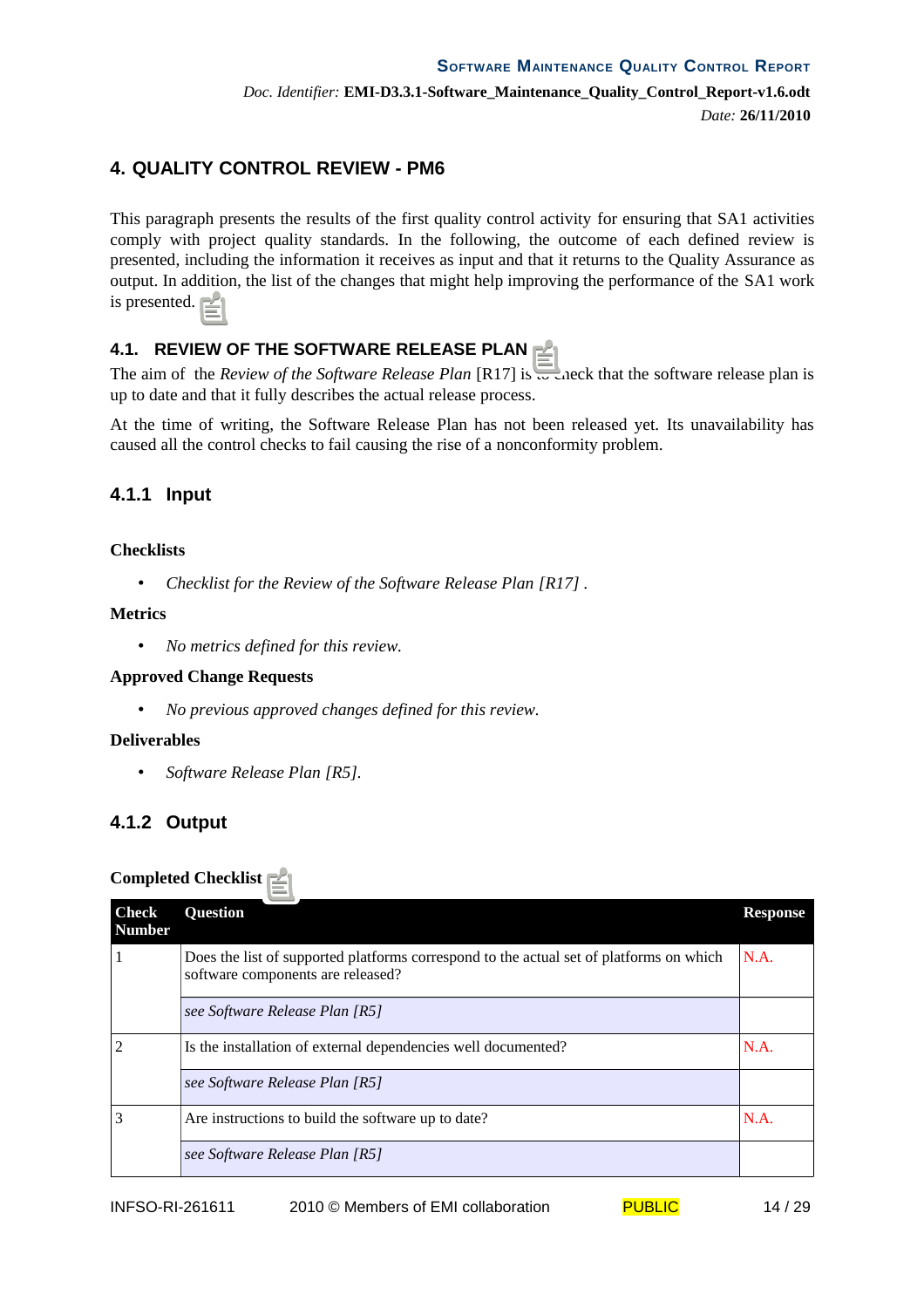| Doc. Identifier: EMI-D3.3.1-Software_Maintenance_Quality_Control_Report-v1.6.odt |  |                  |
|----------------------------------------------------------------------------------|--|------------------|
|                                                                                  |  | Date: 26/11/2010 |

| 4 | Is the list of supported delivery software formats up to date (source and binary pack-<br>ages, tarball, package lists, etc)?                                    | N.A. |
|---|------------------------------------------------------------------------------------------------------------------------------------------------------------------|------|
|   | see Software Release Plan [R5]                                                                                                                                   |      |
| 5 | Is the description of the process on how to handle changes up to date?                                                                                           | N.A. |
|   | see Software Release Plan [R5]                                                                                                                                   |      |
| 6 | Are the communication channels published with updated information?                                                                                               | N.A. |
|   | see Software Release Plan [R5]                                                                                                                                   |      |
|   | Is the process on how to deliver software to the Production Infrastructures up to date<br>and it's aligned to what the Production Infrastructures are expecting? | N.A. |
|   | see Software Release Plan [R5]                                                                                                                                   |      |

**Table 1: Review of the Software Release Plan (N.A. = Not Available)**



• 100% of the checks returned N.A. (The N.A. response means that the check cannot be performed either for the unavailability of input information or the inapplicability of the check)

## **Measurements**

There are no measurements defined for this review.

#### **Comments**

The table below (Table 2) reports specific comments for the checks that have returned a nonsatisfactory response (i.e. N.A. or N). It strongly recommended to take all the comments in account and to take corrective actions in response to the change requests defined for this review.

| Check<br>Number | <b>Comments</b>                                                                                                              |
|-----------------|------------------------------------------------------------------------------------------------------------------------------|
|                 | Does the list of supported platforms correspond to the actual set of platforms on which software<br>components are released? |
|                 | The information to perform the check is not available.                                                                       |
|                 | Is the installation of external dependencies well documented?                                                                |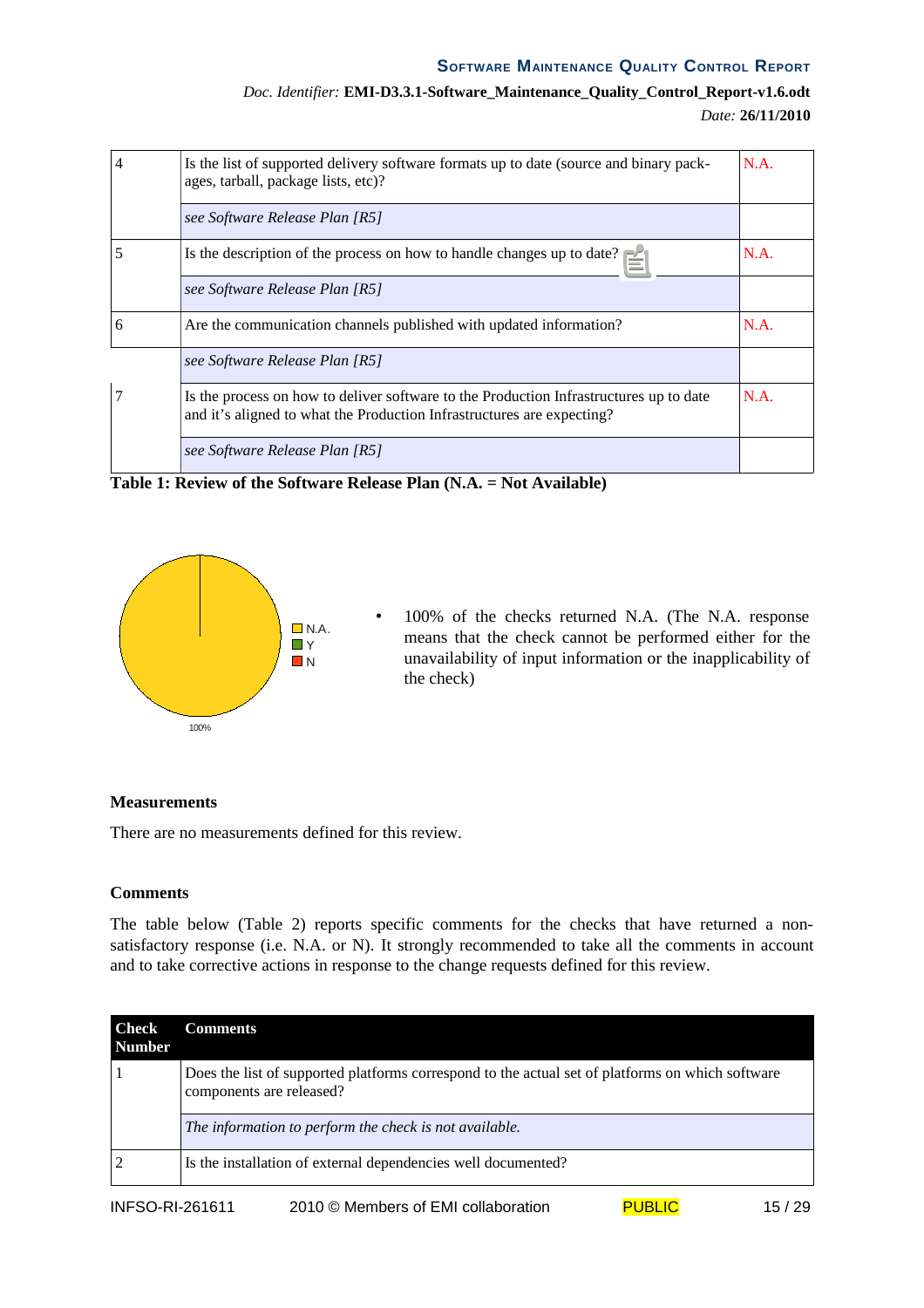#### *Doc. Identifier:* **EMI-D3.3.1-Software\_Maintenance\_Quality\_Control\_Report-v1.6.odt** *Date:* **26/11/2010**

| The information to perform the check is not available.<br>In addition, whether the check is referring to the installation of external dependencies in ETICS or<br>to the installation of external dependencies for the deploy of the EMI components, no documenta-<br>tion is available in both cases.<br>Are instructions to build the software up to date?<br>З |
|-------------------------------------------------------------------------------------------------------------------------------------------------------------------------------------------------------------------------------------------------------------------------------------------------------------------------------------------------------------------|
|                                                                                                                                                                                                                                                                                                                                                                   |
|                                                                                                                                                                                                                                                                                                                                                                   |
|                                                                                                                                                                                                                                                                                                                                                                   |
| The information to perform the check is not available.                                                                                                                                                                                                                                                                                                            |
| Is the list of supported delivery software formats up to date (source and binary packages, tarball,<br>4<br>package lists, etc)?                                                                                                                                                                                                                                  |
| The information to perform the check is not available.                                                                                                                                                                                                                                                                                                            |
| Is the description of the process on how to handle changes up to date?<br>5                                                                                                                                                                                                                                                                                       |
| The information to perform the check is not available.                                                                                                                                                                                                                                                                                                            |
| 6<br>Are the communication channels published with updated information?                                                                                                                                                                                                                                                                                           |
| The information to perform the check is not available.                                                                                                                                                                                                                                                                                                            |
| Is the process on how to deliver software to the Production Infrastructures up to date and it's<br>aligned to what the Production Infrastructures are expecting?                                                                                                                                                                                                  |
| The information to perform the check is not available.                                                                                                                                                                                                                                                                                                            |

**Table 2: Review of the Software Release Plan – Comments**

## **Validated Changes**

There are no previous change requests that require to be validated for this review.

## **Validated Deliverables**

| Name of the deliverable under evaluation |            | <b>Validated</b> |  |
|------------------------------------------|------------|------------------|--|
|                                          | <b>YES</b> | NO               |  |
| Software Release Plan                    |            |                  |  |

The Software Release Plan cannot be validated since the document is not available.

## **Variations from previous report**

There are no variations from the previous review that can be reported here. The variations analysis will be performed starting from the next review when more information on previous reviews will be available.

## **Change Requests**

The changes suggested/requested for this report are:

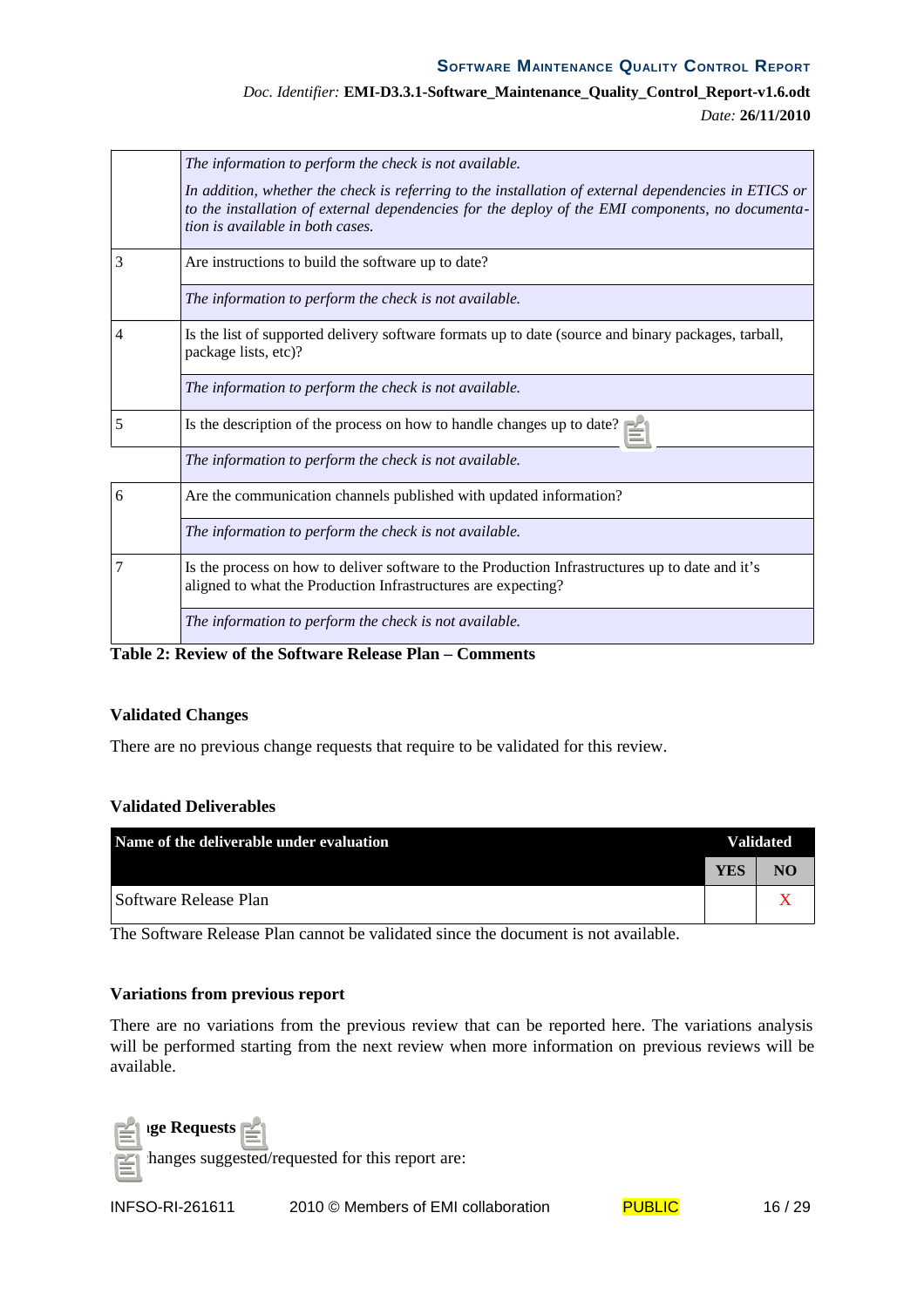- *speed-up the completion of the Software Release Plan;*
- *define the tolerance range of positive checks for considering the deliverable validated. It is not clear how many positive checks are needed to consider the Software Release Plan validated.*

The possibility of submitting change requests to the checklist structure (e.g. question text, number of questions, etcetera) will be considered later on during the project when more information on the effectiveness of the review checks should be available.

## **4.2. REVIEW THE SOFTWARE RELEASE SCHEDULE**

The *Review of the Software Release Schedule* [R18] checks that the priorities of the project are taken into account and reflected in the scheduled releases.

The *Software Release Schedule* [R14] is a document requested by the SQAP. At the time of writing, it has not been released yet. Due to its unavailability all the checks have failed causing the rise of a nonconformity problem.

## **4.2.1 Preamble on the EMI-0 release**

According to the DoW, the first EMI release (EMI-1) will be delivered in April 2011. The product teams are currently working on an "exercise" release designed to understand how to apply the agreed procedures, finding any problem about tools and processes and in general fine tune the EMI software engineering process before the EMI-1 release. The outcome of this exercise release, called EMI-0, is not expected to be made available to external users. Its main goal is to prepare a consistent, coherent repository of non-conflicting packages by the end of October 2010 without any specific commitment on functionality*.* For further information about the status of the EMI-0 release, please refer to [R7].

## **4.2.2 Input**

## **Checklists**

• *Checklist for the Review of the Software Release Schedule [R18].*

#### **Metrics**

• *Delay on the release schedule (ID: DELAYONTHERELEASE).*

## **Approved Change Requests**

• *No previous approved changes defined for this review.*

## **Deliverables**

• *Software Release Schedule [R14].*

## **4.2.3 Output**

## **Completed Checklist**

INFSO-RI-261611 2010 © Members of EMI collaboration  $PUBLIC$  17 / 29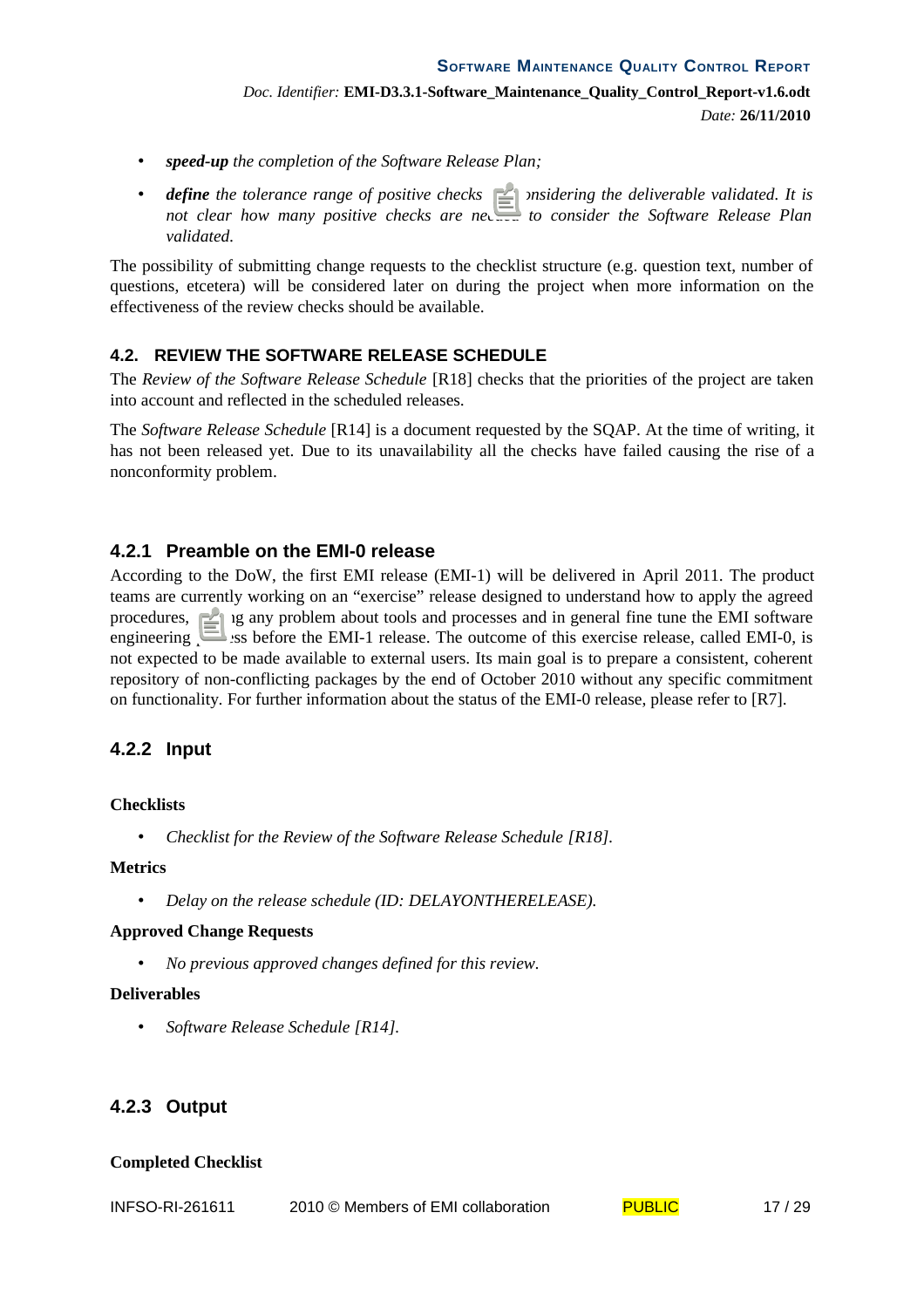*Doc. Identifier:* **EMI-D3.3.1-Software\_Maintenance\_Quality\_Control\_Report-v1.6.odt** *Date:* **26/11/2010**

| <b>Check</b><br><b>Number</b> | <b>Question</b>                                                                                    | <b>Response</b> |
|-------------------------------|----------------------------------------------------------------------------------------------------|-----------------|
|                               | Has the previous schedule been kept?                                                               | N.A.            |
|                               | see Software Release Schedule [R1]                                                                 |                 |
|                               | Does the new schedule take into account what wasn't accomplished in the previous<br>schedule?      | N.A.            |
|                               | see Software Release Schedule [R1]                                                                 |                 |
| З                             | Is the new schedule aligned to the Software Development Plan and the priorities of the<br>project? | N.A.            |
|                               | see Software Release Schedule [R1]                                                                 |                 |

**Table 3: Review the Software Release Schedule**



• 100% of the checks returned N.A. (The N.A. response means that the check cannot be performed either for the unavailability of input information or the inapplicability of the check)

## **Measurements**

In the following, the metrics list defined for this review is reported.

| ID                          | DELAYONTHERELEASE                                                                                                                                                                                                                                                                                                                                                                                                                                                                                                                                                                                      |  |
|-----------------------------|--------------------------------------------------------------------------------------------------------------------------------------------------------------------------------------------------------------------------------------------------------------------------------------------------------------------------------------------------------------------------------------------------------------------------------------------------------------------------------------------------------------------------------------------------------------------------------------------------------|--|
| <b>Name</b>                 | Delay on the release schedule                                                                                                                                                                                                                                                                                                                                                                                                                                                                                                                                                                          |  |
| <b>Description</b>          | This metric could be provided as a histogram showing the delay time (in days) for each re-<br>lease, weighted using the release time                                                                                                                                                                                                                                                                                                                                                                                                                                                                   |  |
| Unit                        | (release delay)/(release time) * 100                                                                                                                                                                                                                                                                                                                                                                                                                                                                                                                                                                   |  |
| Measure-<br>ment            | <b>Approximately 20 days</b>                                                                                                                                                                                                                                                                                                                                                                                                                                                                                                                                                                           |  |
| Thresholds/t<br>arget value | Ideally the release deadlines should be always met, leading to 0 delays for each<br>release. Proper thresholds have to be defined. The trend of the delays over time could<br>provide useful hints for process optimization.<br>According to the EMI DoW, the first EMI release will be made available at the end of<br>April 2011 and thus no measurements can be collected for this metric. However, a<br>preliminary release, called EMI-0, has be scheduled for the end of October 2010 but<br>at the time of writing it has not been released yet leading to a delay of approximately<br>20 days. |  |
| <b>Comment</b>              |                                                                                                                                                                                                                                                                                                                                                                                                                                                                                                                                                                                                        |  |
| INFSO-RI-261611             | <b>PUBLIC</b><br>2010 © Members of EMI collaboration<br>18/29                                                                                                                                                                                                                                                                                                                                                                                                                                                                                                                                          |  |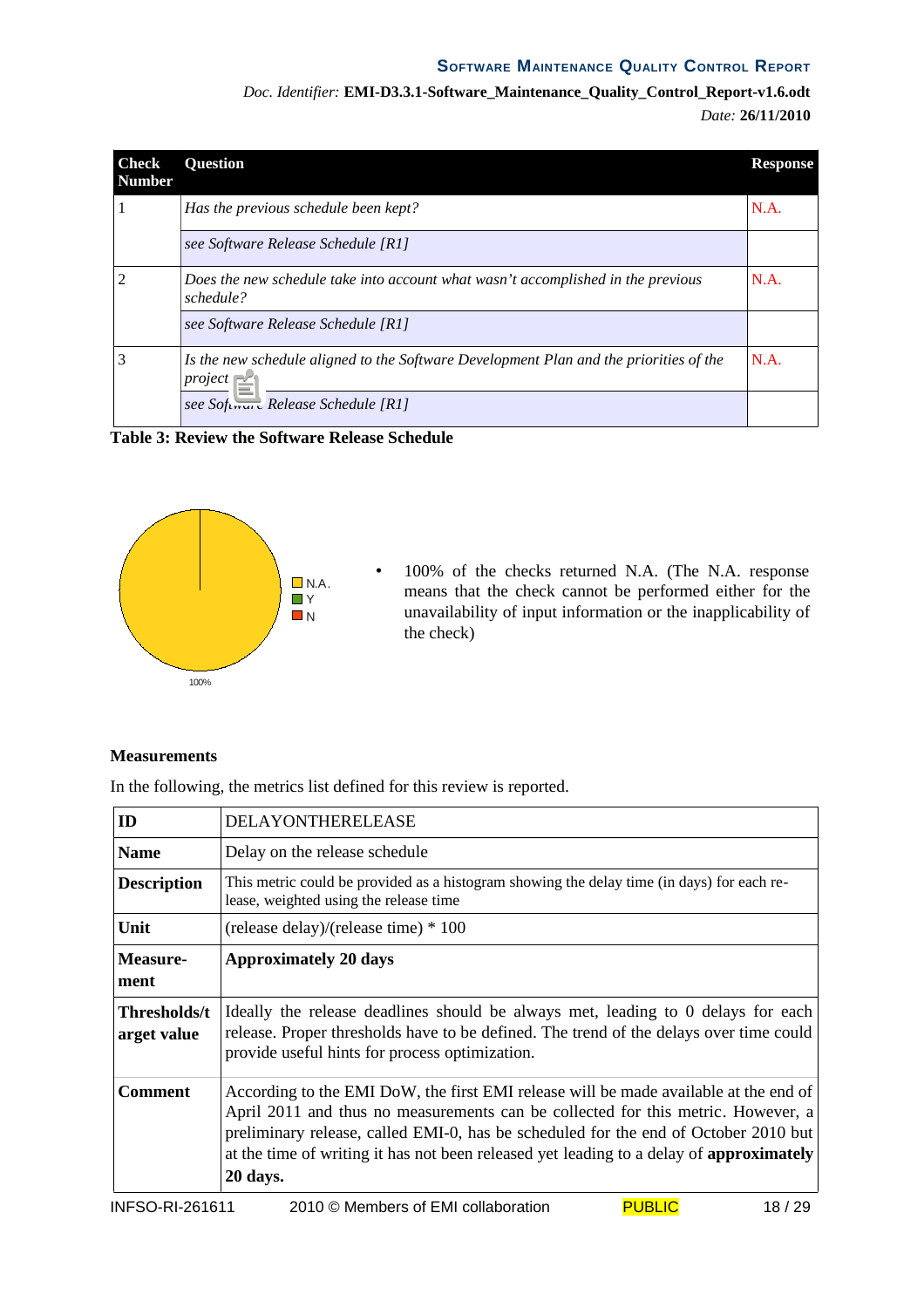## *Doc. Identifier:* **EMI-D3.3.1-Software\_Maintenance\_Quality\_Control\_Report-v1.6.odt** *Date:* **26/11/2010**

|  | However, the metric definition should be revisited since it is not clear how the delay |
|--|----------------------------------------------------------------------------------------|
|  | should be reported.                                                                    |

## **Table 4: Delay on the release schedule – Metric**

#### **Comments**

The table below reports specific comments on the check results.

| <b>Check</b><br><b>Number</b> | <b>Comments</b>                                                                                                                                                                                                                                                                                                                                                                                                                                                                                                                                                                                                                                                                                                                                                                                                                                                                             |
|-------------------------------|---------------------------------------------------------------------------------------------------------------------------------------------------------------------------------------------------------------------------------------------------------------------------------------------------------------------------------------------------------------------------------------------------------------------------------------------------------------------------------------------------------------------------------------------------------------------------------------------------------------------------------------------------------------------------------------------------------------------------------------------------------------------------------------------------------------------------------------------------------------------------------------------|
| 1                             | Has the previous schedule been kept?                                                                                                                                                                                                                                                                                                                                                                                                                                                                                                                                                                                                                                                                                                                                                                                                                                                        |
|                               | Since the Software Release Schedule has not been released yet, this check cannot be<br>performed. The information that is necessary to make the comparison is not available.                                                                                                                                                                                                                                                                                                                                                                                                                                                                                                                                                                                                                                                                                                                |
| $\overline{2}$                | Does the new schedule take into account what wasn't accomplished in the previous schedule?                                                                                                                                                                                                                                                                                                                                                                                                                                                                                                                                                                                                                                                                                                                                                                                                  |
|                               | Since the Software Release Schedule has not been released yet, this check cannot be<br>performed. However, it is not clear how changes or modifications across different releases<br>are tracked. For instance it is not clear how to verify that what was not accomplished in<br>previous releases has been included in the release under review. The adoption of a change<br>tracking system is strongly encouraged.                                                                                                                                                                                                                                                                                                                                                                                                                                                                      |
| З                             | Is the new schedule aligned to the Software Development Plan and the priorities of the project?                                                                                                                                                                                                                                                                                                                                                                                                                                                                                                                                                                                                                                                                                                                                                                                             |
|                               | Since the Software Release Schedule has not been released yet, this check cannot be<br>performed. Although it is out of scope of this review, it is useful to report that in the<br>Technical Development Plan [R6] and in the various its sub plans, there is no evidence of<br>the development road-map. GANTT charts or progress tables will certainly help the<br>Quality Control activity in elaborating more accurate review. At the moment only sparse<br>pieces of information, scattered among various paragraphs, are available. In some cases<br>the reported information is too vague (i.e. expression like "during the first year") making<br>the execution of check difficult to perform. Moreover, even when deadlines are mentioned,<br>there is no reference to any official document that might consent the $QC$ to verify that<br><i>those deadlines are met or not.</i> |

**Table 5: Review the Software Release Schedule - Comment**

## **Validated Changes**

There are no previous change requests that require to be validated for this review.

## **Validated Deliverables**

| Name of the deliverable under evaluation |            | <b>Validated</b> |  |
|------------------------------------------|------------|------------------|--|
|                                          | <b>YES</b> | NO               |  |
| Software Release Schedule                |            |                  |  |

The Software Release Schedule cannot be validated since the document is not available.

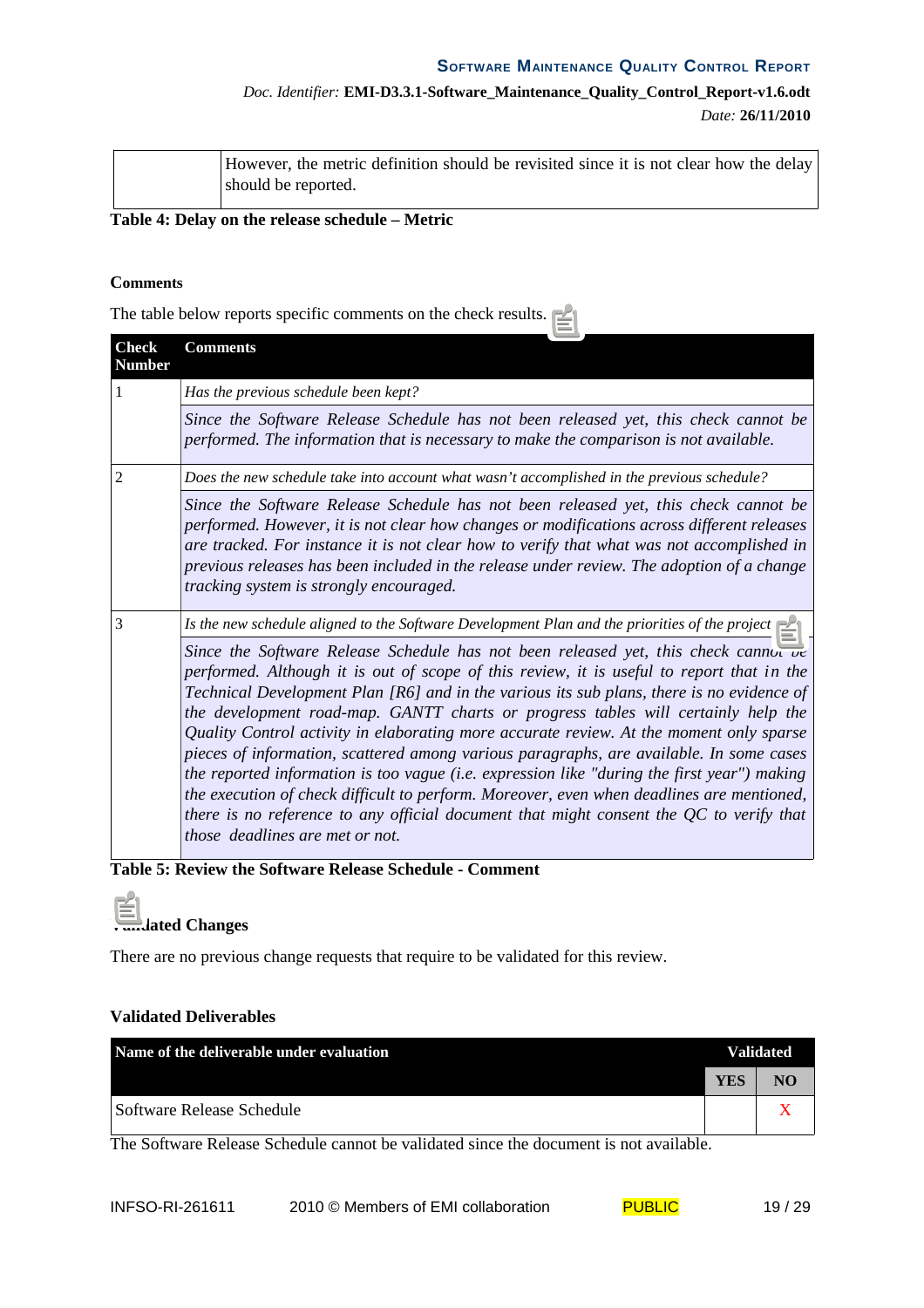#### **Variations from previous review**

There are no variations to report from the previous review.

#### **Change Requests**

The changes suggested/requested for this report are:

- *speed-up the completion of the Software Release Schedule;*
- *define* the tolerance range of positive checks for considering the deliverable validated. It is *not clear how many positive checks are needed to consider the Software Release Plan validated.*

#### **4.3. REVIEW THE SOFTWARE MAINTENANCE AND SUPPORT PLAN**

The Review of the Software Maintenance and Support Plan [R18] checks that the plan is up to date and describes the actual maintenance and support processes and that the SLAs are respected.

The Software Maintenance and Support Plan has been released and is accessible at [R5].

## **4.3.1 Input**

#### **Checklists**

• *Checklist for the Review the Software Maintenance and Support Plan [R18].*

#### **Metrics**

- *Total user incidents per user month (ID: TOTALUSERINCIDENTS)*
- *Training and support incident per user month. (ID: TRAININGSUPPORTINCIDENTS)*
- *Average time to deal with an incident at the 3rd level of user support (ID: AVERAGETIMEFORUSERINCIDENTS)*

#### **Approved Change Requests**

• *No previous approved changes defined for this review.*

#### **Deliverables**

• *Software Maintenance and Support Plan [R5]*

#### **Completed Checklist**

| <b>Check</b><br>  Number | <b>Question</b>                                                                               | <b>Re-</b><br>sponse |
|--------------------------|-----------------------------------------------------------------------------------------------|----------------------|
|                          | Is the process on how to handle incidents reported by EMI users using GGUS up $Y$<br>to date? |                      |
|                          | see Software Maintenance and Support Plan [R5]                                                |                      |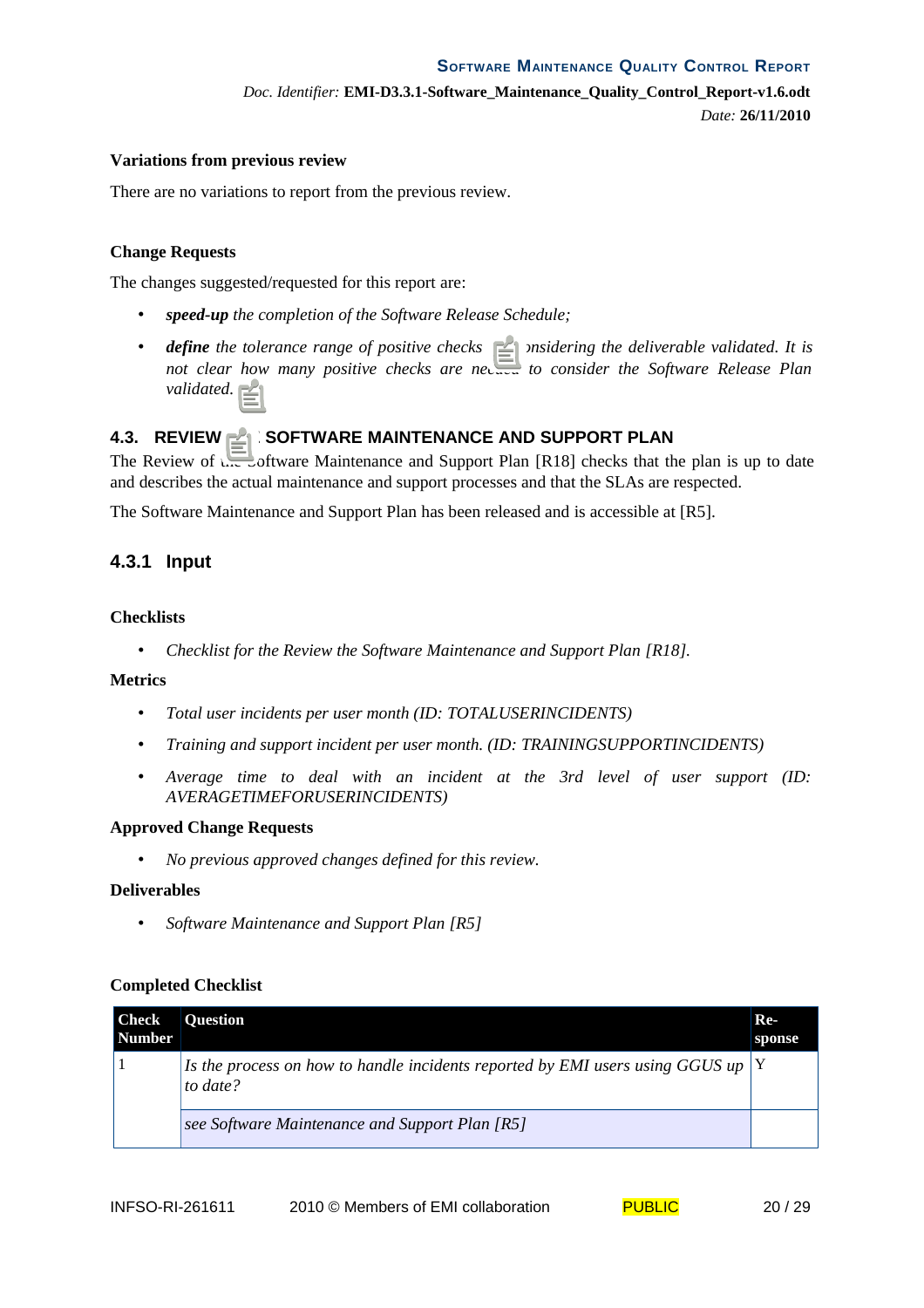| Doc. Identifier: EMI-D3.3.1-Software_Maintenance_Quality_Control_Report-v1.6.odt |  |                  |
|----------------------------------------------------------------------------------|--|------------------|
|                                                                                  |  | Date: 26/11/2010 |

|  | Is the process on how to handle requests coming from EMI users or other PTs up $\vert Y \vert$<br>to date? |  |
|--|------------------------------------------------------------------------------------------------------------|--|
|  | see Software Maintenance and Support Plan [R5]                                                             |  |
|  | Is the process on how to handle problems up to date?                                                       |  |
|  | see Software Maintenance and Support Plan [R5]                                                             |  |

**Table 6: Review the Software Maintenance and Support Plan**



#### **Measurements**

|                    | <b>TOTALUSERINCIDENTS</b>                                                                                                                                                                                                       |
|--------------------|---------------------------------------------------------------------------------------------------------------------------------------------------------------------------------------------------------------------------------|
| <b>Name</b>        | Total user incidents per user month                                                                                                                                                                                             |
| <b>Description</b> | This metric covers defects not only in the software but also in the documentation,<br>training and user support processes, per user month. User month means the number of<br>users (in our case, deployed services?) per month. |
| Unit               | GGUS tickets per user per month                                                                                                                                                                                                 |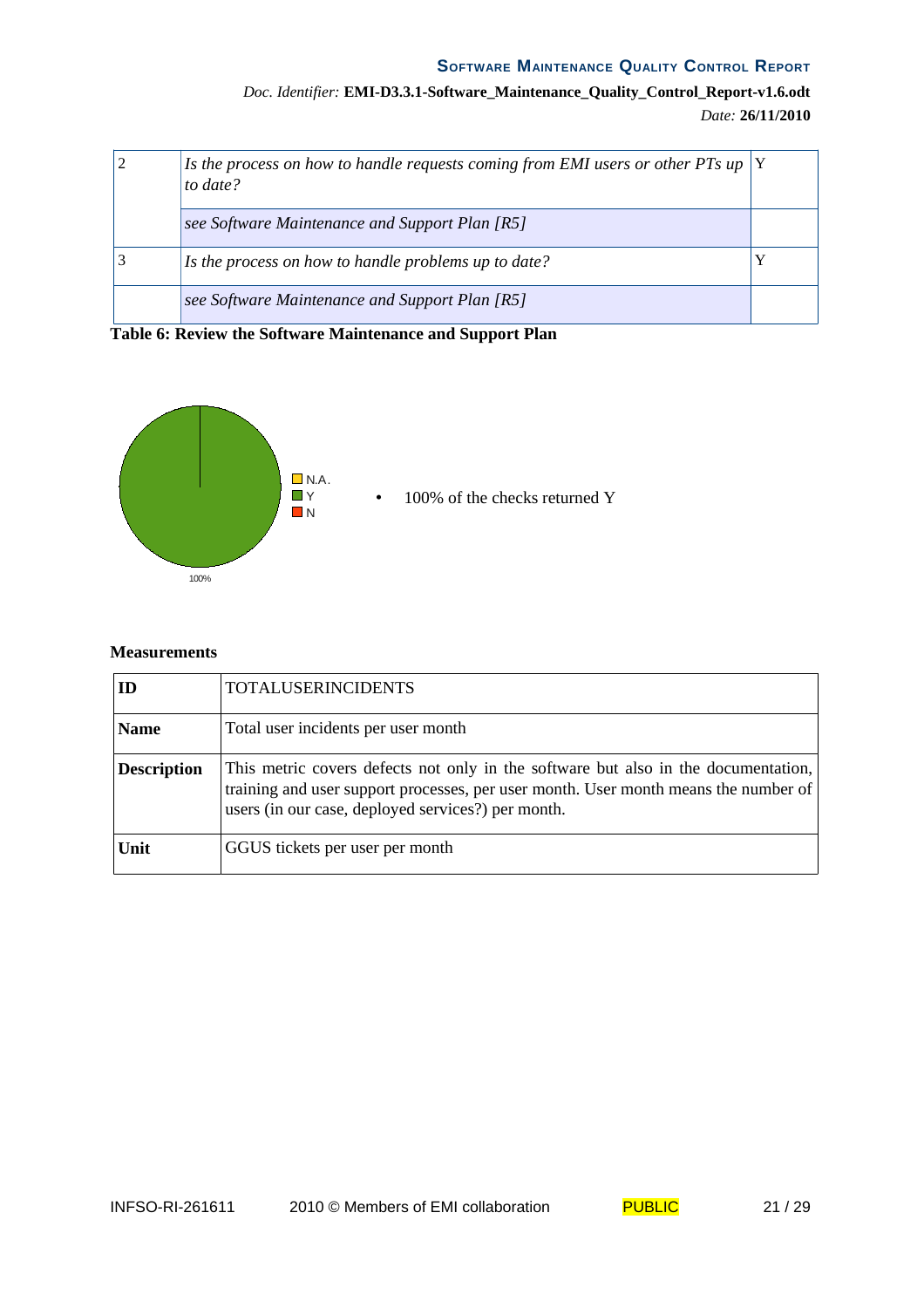

*Doc. Identifier:* **EMI-D3.3.1-Software\_Maintenance\_Quality\_Control\_Report-v1.6.odt** *Date:* **26/11/2010**

**Table 7: Total user incidents per user month**

| ID                 | <b>TRAININGSUPPORTINCIDENTS</b>                                                                                                                                                                                                                                                                                                                                                                                                                                     |
|--------------------|---------------------------------------------------------------------------------------------------------------------------------------------------------------------------------------------------------------------------------------------------------------------------------------------------------------------------------------------------------------------------------------------------------------------------------------------------------------------|
| <b>Name</b>        | Training and support incident per user month.                                                                                                                                                                                                                                                                                                                                                                                                                       |
| <b>Description</b> | This metric covers defects in the training and user support processes, per user month.<br>User month means the number of users (deployed services?) per month. The training<br>and support defects can be derived by subtracting the tickets in status unsolved (ticket<br>that generated a bug) from the total number of opened tickets. It relies on proper bug<br>opening from GGUS tickets, especially for what concerns ambiguous or missing<br>documentation. |
| Unit               | Incident per user month                                                                                                                                                                                                                                                                                                                                                                                                                                             |
| <b>Measuremen</b>  | N/A                                                                                                                                                                                                                                                                                                                                                                                                                                                                 |
| Thresholds/t       | Decreasing trend.                                                                                                                                                                                                                                                                                                                                                                                                                                                   |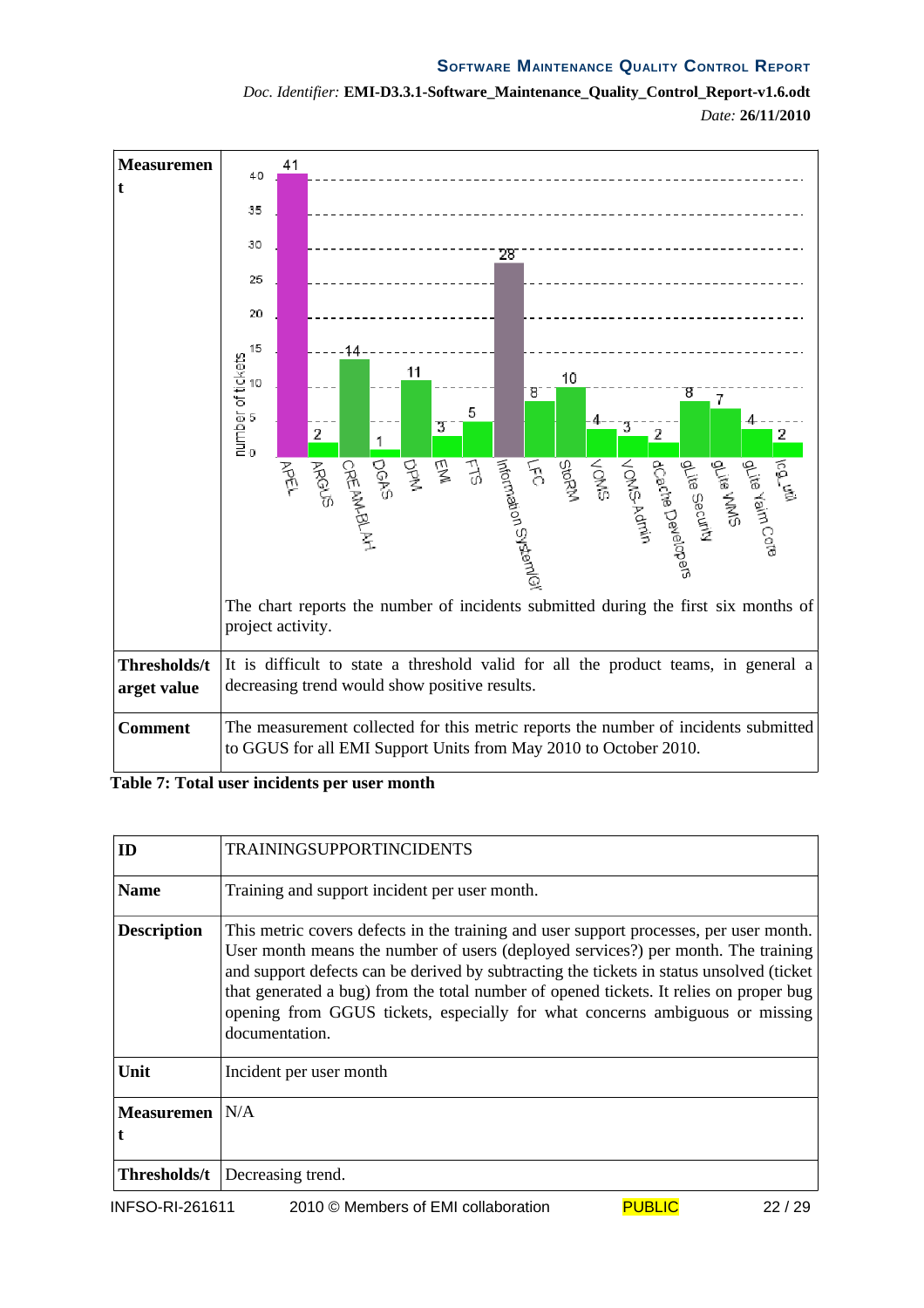## *Doc. Identifier:* **EMI-D3.3.1-Software\_Maintenance\_Quality\_Control\_Report-v1.6.odt** *Date:* **26/11/2010**

| arget value    |                                                                                                                                                                                                      |
|----------------|------------------------------------------------------------------------------------------------------------------------------------------------------------------------------------------------------|
| <b>Comment</b> | At the moment this metric cannot be evaluated since there not exist a ticket category<br>to specify training and support incidents. New development in GGUS is required to<br>calculate this metric. |

## **Table 8: Training and support incident per user month – Metric**

| ID                 | <b>AVERAGETIMEFORUSERINCIDENTS</b>                                                                                                                                                                                                                         |
|--------------------|------------------------------------------------------------------------------------------------------------------------------------------------------------------------------------------------------------------------------------------------------------|
| <b>Name</b>        | Average time to deal with an incident at the 3rd level of user support                                                                                                                                                                                     |
| <b>Description</b> | This metric wants to measure the effectiveness of a product team to provide 3rd level<br>user support. The time is measured from the time the ticket reaches a PT's 3rd level<br>support and the time the ticket is moved to the status solved or unsolved |
| Unit               | Days                                                                                                                                                                                                                                                       |

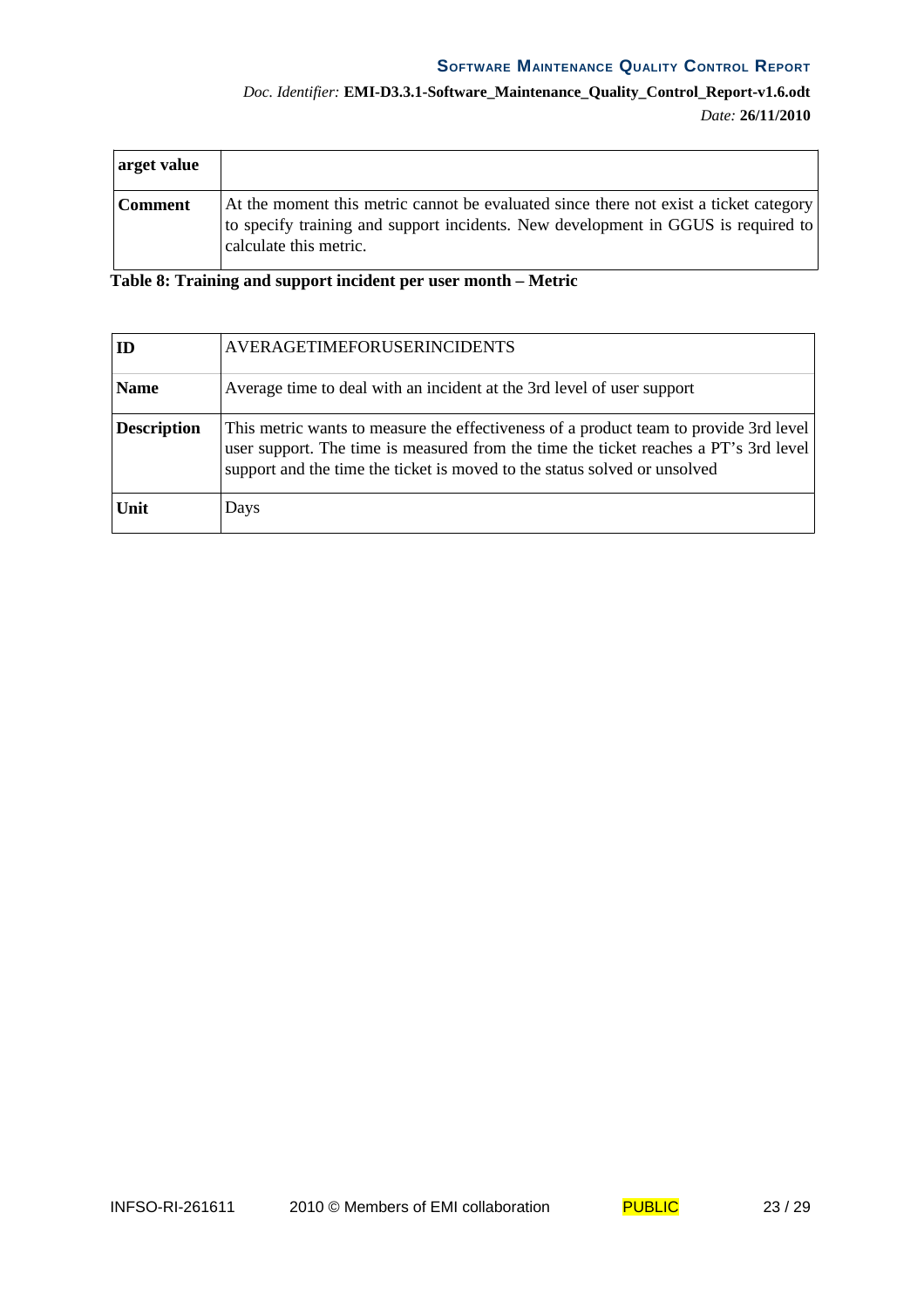

*Doc. Identifier:* **EMI-D3.3.1-Software\_Maintenance\_Quality\_Control\_Report-v1.6.odt** *Date:* **26/11/2010**

**Table 9:Average time to deal with an incident at the 3rd level of user support - Metric**

#### **Comments**

The outcome of this report partly complies with the quality standards set out for the Software Maintenance and Support plan. Real measurements for the quality metrics were collected and the

INFSO-RI-261611 2010 © Members of EMI collaboration PUBLIC 24 / 29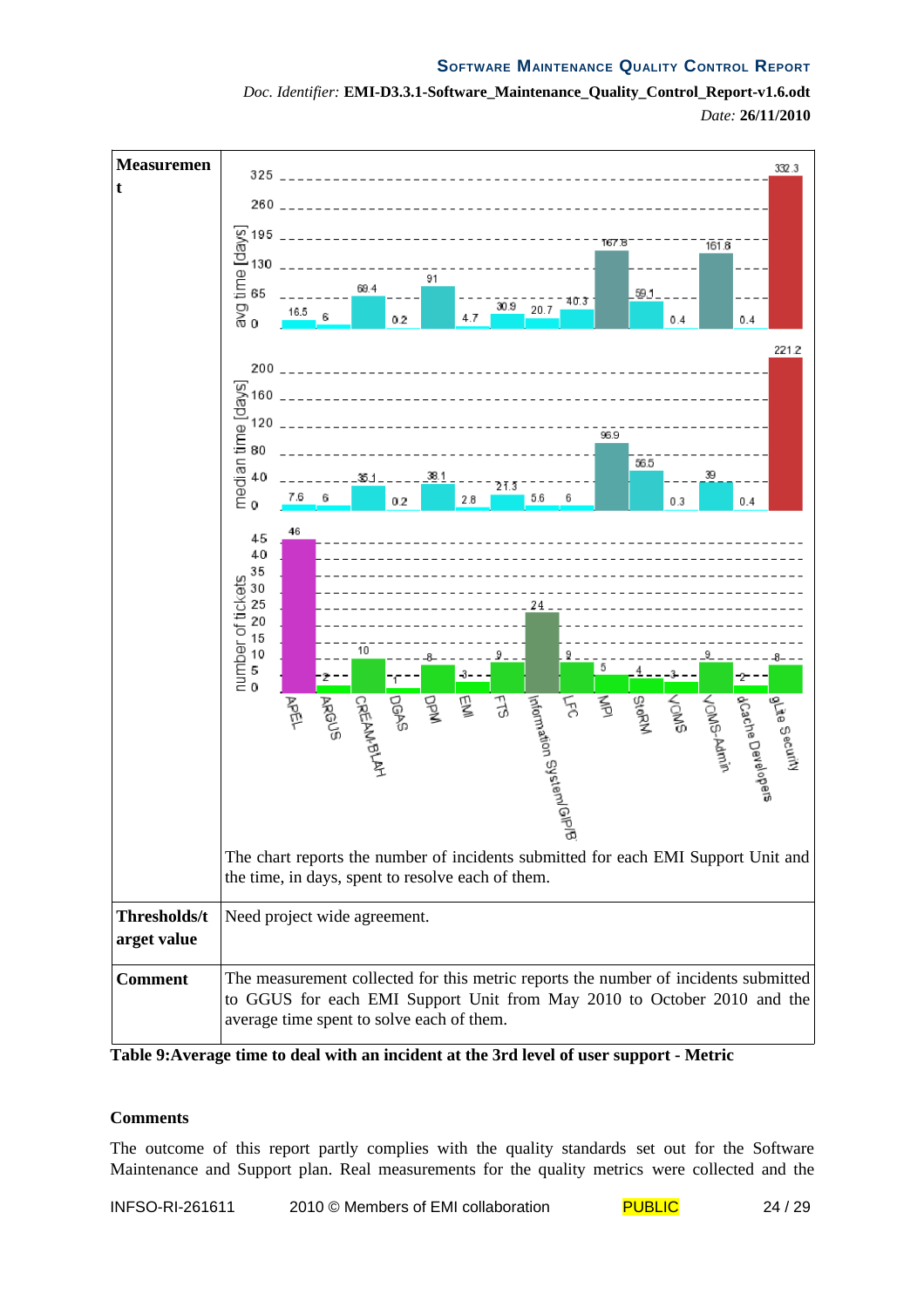## **SOFTWARE MAINTENANCE QUALITY CONTROL REPORT** *Doc. Identifier:* **EMI-D3.3.1-Software\_Maintenance\_Quality\_Control\_Report-v1.6.odt** *Date:* **26/11/2010**

outcomes are available in table. Some adjustments to the GGUS interface are still under development especially for calculating the training and support incidents per user month..

Besides the comments reported above, it is important to report that there exists an overlap in quality indicators definition that might cause conflicts or reworks. The quality metrics set out for this review and the KPIs [R5] (namely **KSA1.1 and KSA1.2**) defined at the project level might potentially generate the same results leading to overlaps or crossings. To reduce the risk of conflicts, the definition of the two indicators should be redefined according to project's priorities.

#### **Validated Changes**

There are no previous change requests that require to be verified for this review.

#### **Validated Deliverables**

| Name of the deliverable under evaluation |            | <b>Validated</b> |  |
|------------------------------------------|------------|------------------|--|
|                                          | <b>YES</b> | NO               |  |
| Software Maintenance and Support Plan    |            |                  |  |

#### **Variations from the previous review**

There are no variations to report from the previous review.

## **Change Requests**

The changes suggested/requested for this review are:

- *define the tolerance range of positive checks for considering the deliverable validated. It is not clear how many positive checks are needed to consider the Software Maintenance and Support Plan validated;*
- *define the metric thresholds for considering the deliverable validated;*
- *consider to aggregate the quality metrics defined for this review with the project KPIs (KSA1.1 and KSA1.2).*

## **4.4. SECURITY ASSESSMENTS**

The Review of the Security Assessment should check that the different stages described in the First Principles Vulnerability Assessment (FPVA) approach are being followed. FPVA is a primarily analyst-centric (manual) approach to assessment whose aim is to focus the analyst's attention on the parts of the software system and its resources that are mostly likely to contain vulnerabilities. FPVA is designed to find new threats to a system. It's not dependent on a list of known threats.

At the time of this quality control, the Security Assessment Plan has not been completed and released yet. Its unavailability has caused all quality checks to fail culminating in the rise of a nonconformity problem. Nevertheless the assessment of some EMI components (i.e. Argus and gLExec) has already started and the first outcomes are expected to be released soon.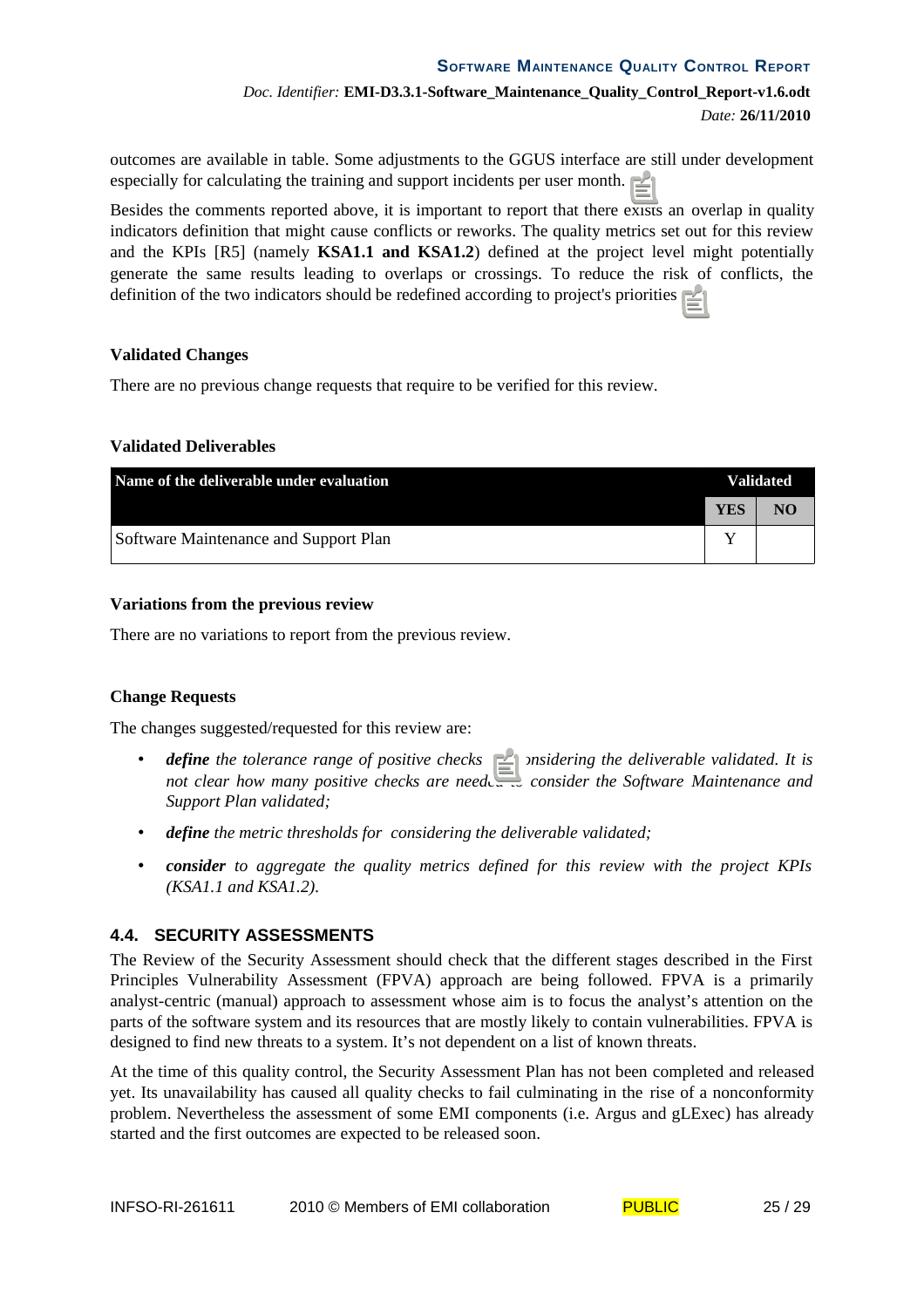*Doc. Identifier:* **EMI-D3.3.1-Software\_Maintenance\_Quality\_Control\_Report-v1.6.odt** *Date:* **26/11/2010**

## **4.4.1 Input**

#### **Quality Checklists**

• *Checklist for the Review of the Security Assessment [R19].*

#### **Quality Metrics**

• *No metrics defined for this review.*

#### **Approved Change Requests**

• *No previous approved changes defined for this review.*

#### **Deliverables**

• *Security Assessment Plan [R14].*

## **4.4.2 Output**

#### **Completed Checklist**

| <b>Check</b><br><b>Number</b> | <b>Question</b>                                                                                                                                                                            | <b>Response</b> |
|-------------------------------|--------------------------------------------------------------------------------------------------------------------------------------------------------------------------------------------|-----------------|
| 1                             | The Architectural Analysis has been carried out and the output contains a $N.A$ .<br>diagram describing the interactions among components and end users.                                   |                 |
| $\overline{2}$                | The Resource Identification has been carried out and the output contains the $N.A$ .<br>resource descriptions.                                                                             |                 |
| 3                             | The Trust and Privilege Analysis has been carried out and the output contains the $ N.A.$<br>trust levels and the delegation information for all the components and their<br>interactions. |                 |
| 4                             | The Component Evaluation has been carried out and the output contains N.A.<br>identified vulnerabilities and their suggested fixes.                                                        |                 |
| 5                             | The Dissemination of Results has been carried out.                                                                                                                                         | N.A.            |

**Table 10: Review of the Security Assessment Plan (N.A. = Not Available)**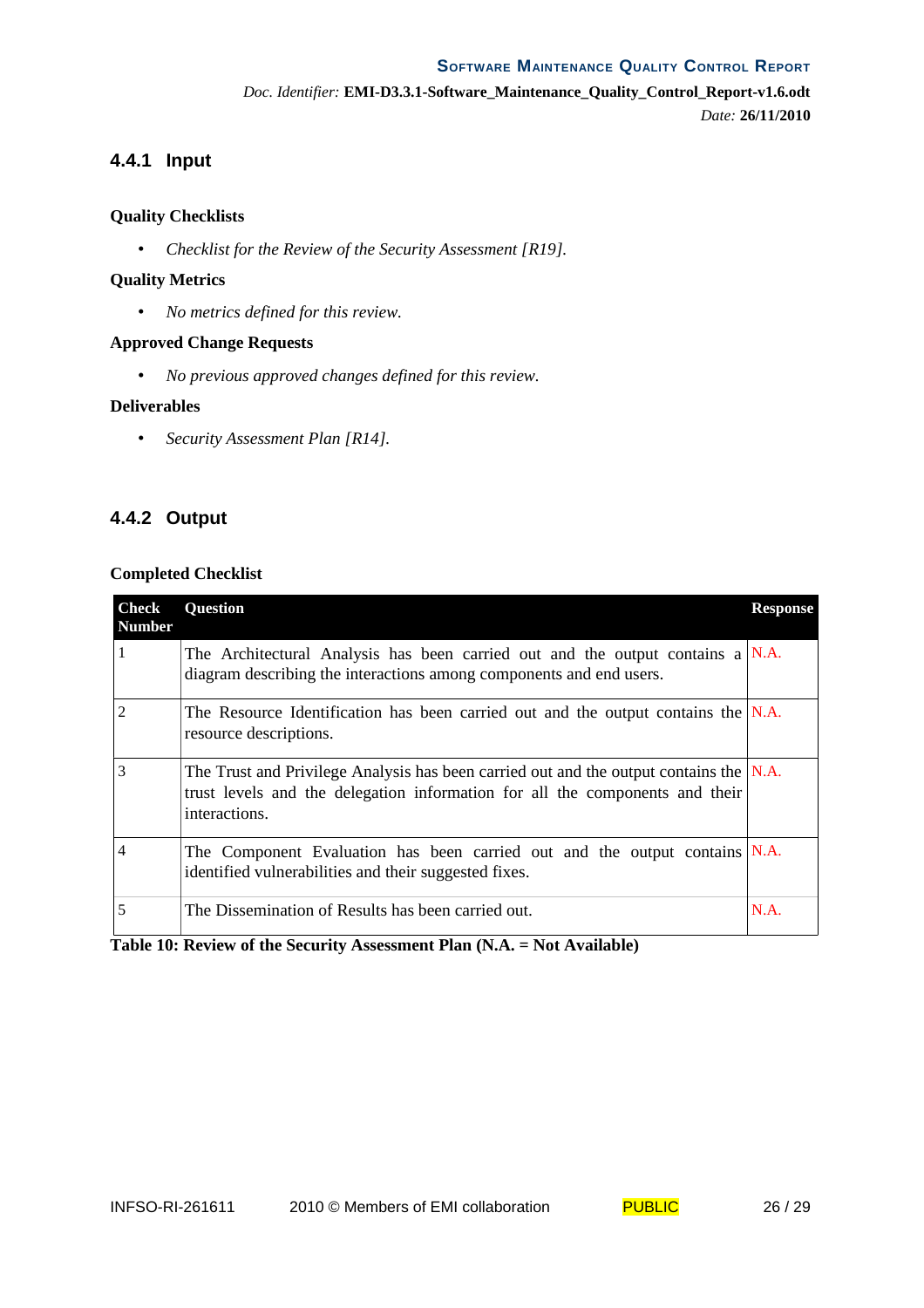## *Doc. Identifier:* **EMI-D3.3.1-Software\_Maintenance\_Quality\_Control\_Report-v1.6.odt** *Date:* **26/11/2010**



#### **Measurements**

There are no measurements for this review.

#### **Validated Changes**

There are no previous change requests that require to be verified for this review.

#### **Validated Deliverables**

| Name of the deliverable under evaluation |            | <b>Validated</b> |  |
|------------------------------------------|------------|------------------|--|
|                                          | <b>YES</b> | NO               |  |
| Security Assessment Plan                 |            |                  |  |

The Security Assessment Plan cannot be validated since the related document is not available.

#### **Variations from previous report**

There are no variations from the previous review to report.

#### **Change Requests**

The changes suggested/requested for this review are:

- *speed-up the completion of the Security Assessment Plan;*
- *define the tolerance range of positive checks for considering the deliverable validated. It is not clear how many positive checks are needed to consider the Security Assessment Plan validated.*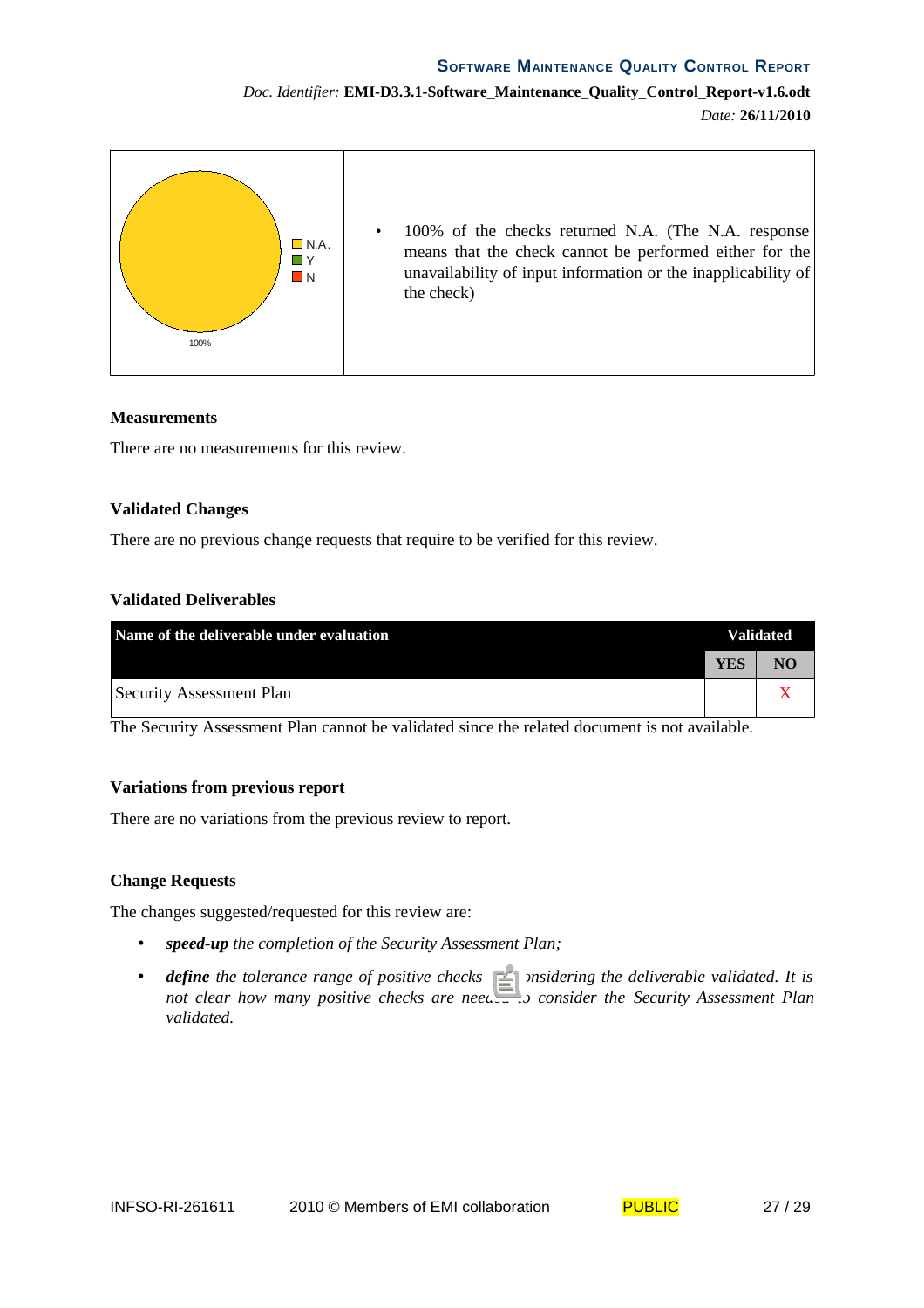## **5. REGRESSION TEST**

As mentioned before, the Quality Control task also takes care of the control of regression tests availability for the supported EMI components. Regression tests are useful to retest a previously tested program following modification to ensure that faults have not been introduced as a result of the changes made especially for fixing bugs. As outlined in the *Configuration and Integration guidelines* [R9], regression tests are tests that are meant to verify specific bug fixes and come with any bug reported in the bug tracker. When a new regression test is implemented, it must be documented in the *Certification report Template* [R23]. Regression tests should be performed always on a release candidate; exceptions can be done for the release of urgent bug fixes and special occasions agreed within the EMT.

## **5.1.1 General comments**

Although no regression tests have been performed yet, it might be asserted that the instructions on how to implement, execute and document new regression tests are well documented. The procedure for handling regression tests is documented in the *Configuration and Integration guidelines* [R9]. At the moment no causes that may lead to unacceptable results are envisaged, but the QA should better clarify how the information concerning the execution of regression tests should be made available. The availability of a centralized repository where to maintain relevant information, would really facilitate the QC's work. The QA team should also consider to extend the *Software Verification and Validation Template* [R13] adding a specific section where details on regression tests can be reported.